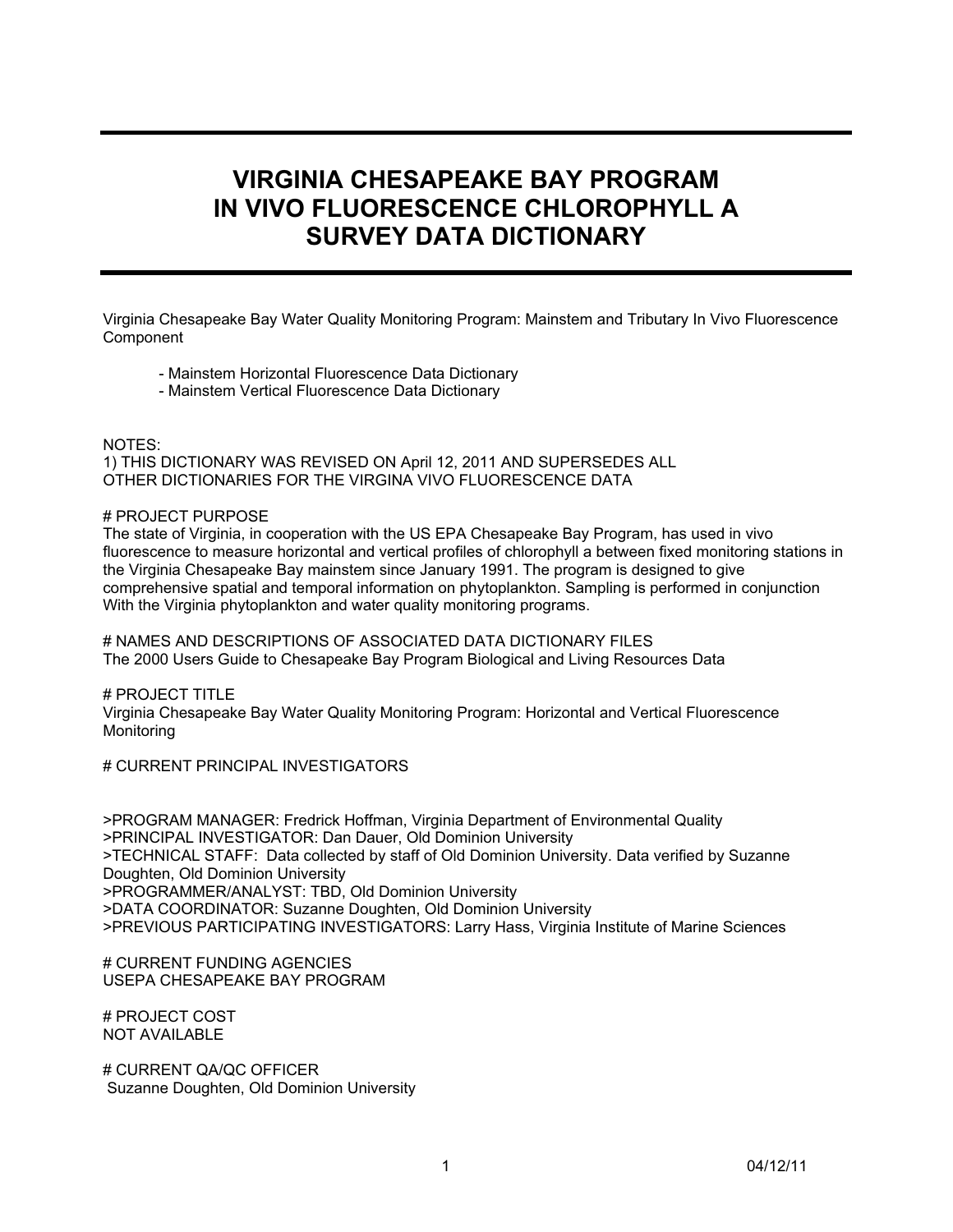#POINT OF CONTACT FOR INQUIRES Jacqueline M. Johnson Living Resources Data Manager Chesapeake Bay Program Office 410 Severn Avenue, Suite 109 Annapolis, MD 21403 1-800-968-7229 x729 1-410-267-5729 EMAIL JJOHNSON@CHESAPEAKEBAY.NET

# LOCATION OF STUDY Chesapeake Bay and its tidal tributaries in Virginia.

# DATE INTERVALS 01-01-1991 THRU 12-31-2010

#### # ABSTRACT

 Vertical fluorescence profiles were measured at station in the Chesapeake Bay Mainstem. Data were typically collected monthly between 1991 and present. At all stations in vivo fluorescence readings were made at 0.5, 1.0, 2.0, and 3.0 meters below the surface and ever three meters thereafter and one meter above the bottom. From 1991-1995 the Virginia Institute of Marine Sciences and Old Dominion University performed sampling. After 1996, all sampling was performed by Old Dominion University. Note due to contract changes starting in January 1996, station LE5.5 had a coordinate change. This station move was not documented until August 2005. Due to this station relocation, all vertical fluorescence data collected at the altered location had the station name changed to LE5.5-W in August 2005.

#### # STATION NAMES AND DESCRIPTIONS

> Vertical Profile and Horizontal Transect End Point Stations.

-Stations collected by the Virginia Institute of Marine Sciences from 1991-1995 and By Old Dominion University from 1996-TO END OF PROJECT.

- CB5.4 Central Chesapeake Bay, Main Bay
- CB5.4W Mouth of Great Wicomico River, Main Bay
- CB5.5 Central Chesapeake Bay off of Dividing Creek, Main Bay
- Central Chesapeake Bay off of Rappahannock Dumping Grounds, Main Bay
- CB6.2 Central Chesapeake Bay, Main Bay
- CB6.3 Central Chesapeake Bay North of Wolf Trap Light, Main Bay<br>CB7.1 Central Chesapeake Bay, Main Bay
- Central Chesapeake Bay, Main Bay
- CB7.1N South of Tangier Island, Central Chesapeake Bay, Main Bay
- CB7.1S Central Chesapeake Bay off of Light Buoy G49, Main Bay
- Central Chesapeake Bay off of Light Buoy G41, Main Bay
- CB7.2E Near Mouth of Mattawomam Creek, Main Bay
- EE3.4 Off of Saxis Wildlife Management Area, Pocomoke Sound, Main Bay<br>EE3.5 Near Light 4S off Watts Island. Main Bay
- Near Light 4S off Watts Island, Main Bay
- LE3.6 Off Mouth of Rappahannock River
- LE3.6N Off Windmill Point of Rappahannock River
- LE3.6S Off Stingray Point of Rappahannock River
- LE3.7 Mouth of Piankatank River, Main Bay
- WE4.1 Central Bay, Mobjack Bay, York River
- WE4.2 Off Mouth of York River<br>WE4.2N Off of Hog Island, Mouth
- WE4.2N Off of Hog Island, Mouth of York River, Mobjack Bay, York River<br>WE4.2S Off of Goodwin Island. Mouth of York River. Mobiack Bay , York I
- Off of Goodwin Island, Mouth of York River, Mobjack Bay, York River
- WE4.3 Mouth of Posquoson River, Mobjack Bay, York River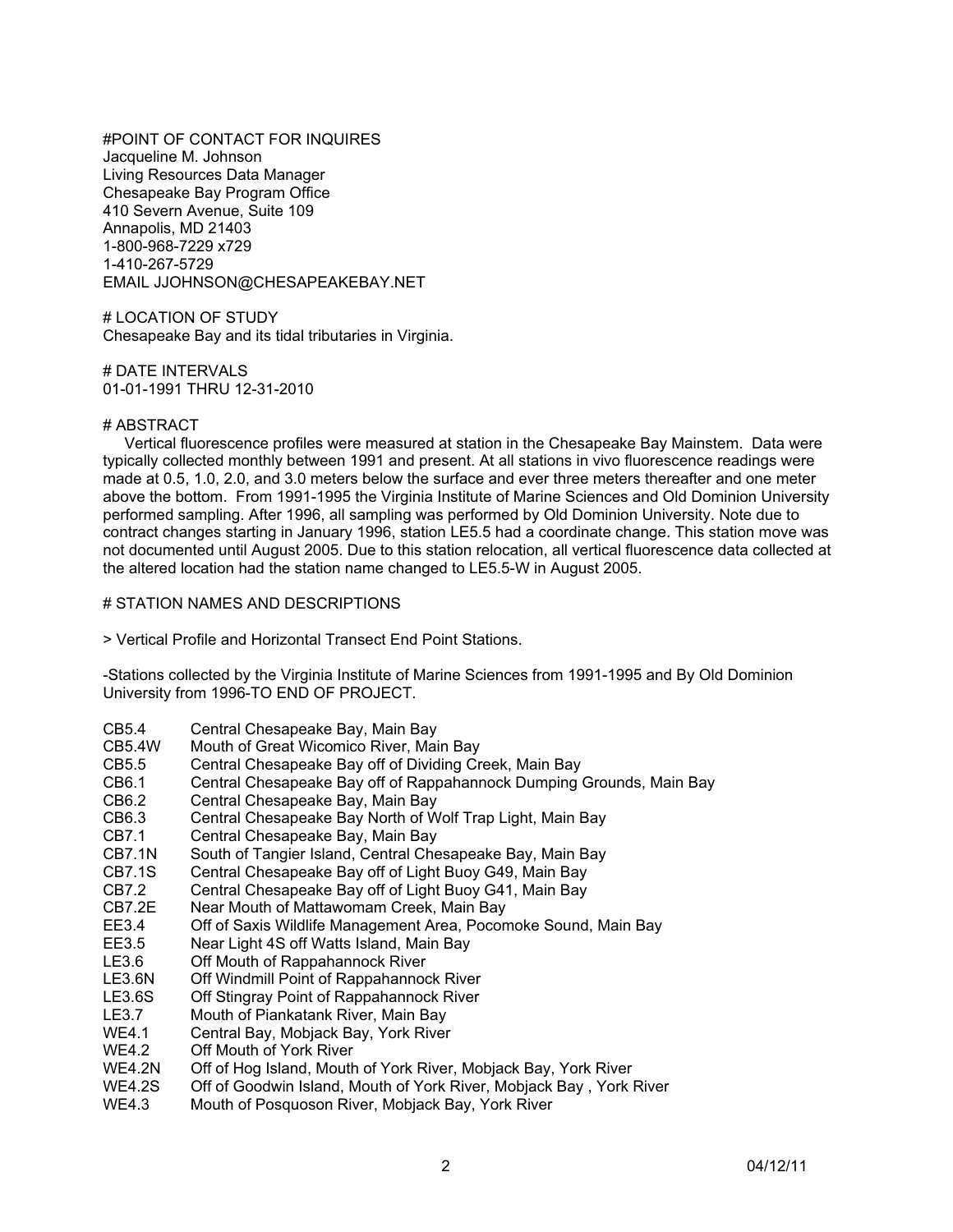WE4.4 Mouth of Back River, Main Bay

-Stations sampled by Old Dominion University from 1991-END OF PROJECT

- CB7.3 Lower Chesapeake Bay, Near Light Buoy R20, Main Bay
- CB7.3E Lower Chesapeake Bay, Off of Old Plantation Light, Main Bay
- CB7.4 Baltimore Channel, Mouth of Bay, Main Bay
- Off of Fisherman's Island, Mouth of Bay, Main Bay
- CB8.1 Off of Norfolk Airport, Off of light Buoy G11, Main Bay
- CB8.1E Near Cape Henry Light, Near Bell Buoy G1TS. Mouth of Bay, Main Bay<br>LE5.5 Mouth of James River, off of Hampton Roads, Main Bay
- Mouth of James River, off of Hampton Roads, Main Bay
- LE5.5-W Mouth of James River, off of Hampton Roads, Main Bay

# STATION NAMES, LATITUDES (decimal degrees), LONGITUDES (decimal Degrees), TOTAL DEPTHS (meters), LATITUDES (degrees, minutes and decimal Seconds), AND LONGITUDES (degrees, minutes and decimal seconds).

>Horizontal Transect End Point Stations and Vertical Fluorescence profile Stations. -Stations collected by the Virginia Institute of Marine Sciences from 1991-1995 and By Old Dominion University from 1996-Present. All station positions in NAD83 coordinates.

|               |         | STATION LATITUTE LONGITUDE AVE DEPTH |      | Lat           | Long                  | <b>LL DATUM</b>   |
|---------------|---------|--------------------------------------|------|---------------|-----------------------|-------------------|
| CB5.4         | 37.8001 | $-76.1747$                           | 32.4 | 37 48' 0.36"  | -77 49' 31.08"        | INAD83            |
| <b>CB5.4W</b> | 37.8134 | $-76.2947$                           | 5.3  | 37 48' 48.24" | -77 42' 19.08" NAD83  |                   |
| CB5.5         | 37.6918 | $-76.1897$                           | 19.2 | 37 41' 30.48" | -77 48' 37.08"        | NAD83             |
| CB6.1         | 37.5883 | $-76.1625$                           | 13.1 | 37 35' 17.88" | -77 50' 15"           | NAD <sub>83</sub> |
| CB6.2         | 37.4867 | $-76.1567$                           | 11.1 | 37 29' 12.12" | -77 50' 35.88"        | NAD83             |
| CB6.3         | 37.4115 | $-76.1597$                           | 12.5 | 37 24' 41.4"  | -77 50' 25.08"        | NAD <sub>83</sub> |
| CB7.1         | 37.6834 | $-75.9897$                           | 24.9 | 37 41' 0.24"  | -76 0' 37.08"         | NAD83             |
| <b>CB7.1N</b> | 37.7751 | $-75.9747$                           | 15.9 | 37 46' 30.36" | -76 1' 31.08"         | NAD83             |
| <b>CB7.1S</b> | 37.5811 | $-76.0583$                           | 15.9 | 37 34' 51.96" | -77 56' 30.12"        | NAD83             |
| CB7.2         | 37.4115 | $-76.0797$                           | 21.9 | 37 24' 41.4"  | -77 55' 13.08"        | NAD83             |
| CB7.2E        | 37.4115 | $-76.0247$                           | 13.3 | 37 24' 41.4"  | -77 58' 31.08"        | NAD83             |
| EE3.4         | 37.9084 | $-75.7914$                           | 4.6  | 37 54' 30.24" | -76 12' 30.96"        | NAD83             |
| EE3.5         | 37.7925 | $-75.8436$                           | 27.1 | 37 47' 33"    | -76 9' 23.04"         | NAD <sub>83</sub> |
| LE3.6         | 37.5968 | $-76.2847$                           | 9.8  | 37 35' 48.48" | -77 42' 55.08"        | NAD83             |
| <b>LE3.6N</b> | 37.6067 | $-76.2833$                           | 3.8  | 37 36' 24.12" | -77 43' 0.12"         | NAD <sub>83</sub> |
| <b>LE3.6S</b> | 37.5726 | $-76.2796$                           | 4.1  | 37 34' 21.36" | -77 43' 13.44"        | NAD83             |
| LE3.7         | 37.5306 | $-76.3069$                           | 7.3  | 37 31' 50.16" | -77 41' 35.16"        | NAD <sub>83</sub> |
| <b>WE4.1</b>  | 37.3117 | -76.3467                             | 6.0  | 37 18' 42.12" | -77 39' 11.88"        | INAD83            |
| <b>WE4.2</b>  | 37.2417 | $-76.3867$                           | 14.1 | 37 14' 30.12" | -77 36' 47.88" NAD83  |                   |
| <b>WE4.2N</b> | 37.2517 | $-76.3908$                           | 4.0  | 37 15' 6.12"  | -77 36' 33.12" NAD83  |                   |
| <b>WE4.2S</b> | 37.2367 | $-76.3867$                           | 3.4  | 37 14' 12.12" | -77 36' 47.88" NAD83  |                   |
| WE4.3         | 37.1767 | -76.3733                             | 5.8  | 37 10' 36.12" | l-77 37' 36.12" NAD83 |                   |
| <b>WE4.4</b>  | 37.1101 | $-76.2933$                           | 7.4  | 37 6' 36.36"  | -77 42' 24.12" NAD83  |                   |

-Stations sampled by Old Dominion University from 1991-Present

|        |          |            | <b>STATIONILATITUTEILONGITUDEI AVE DEPTH I</b> | Lat        | Long                                | <b>ILL DATUM</b> |
|--------|----------|------------|------------------------------------------------|------------|-------------------------------------|------------------|
| ICB6.4 | 37.23641 | -76.20831  | 10.5                                           |            | 37 14' 11.04" - 77 47' 30.12" NAD83 |                  |
| CB7.3  | 37.1168  | $-76.1253$ | 13.7                                           | 1377'0.48" | -77 52' 28.92" NAD83                |                  |
| CB7.3E | 37.2286  | $-76.0542$ | 17.8                                           |            | 37 13' 42.96" -77 56' 44.88" NAD83  |                  |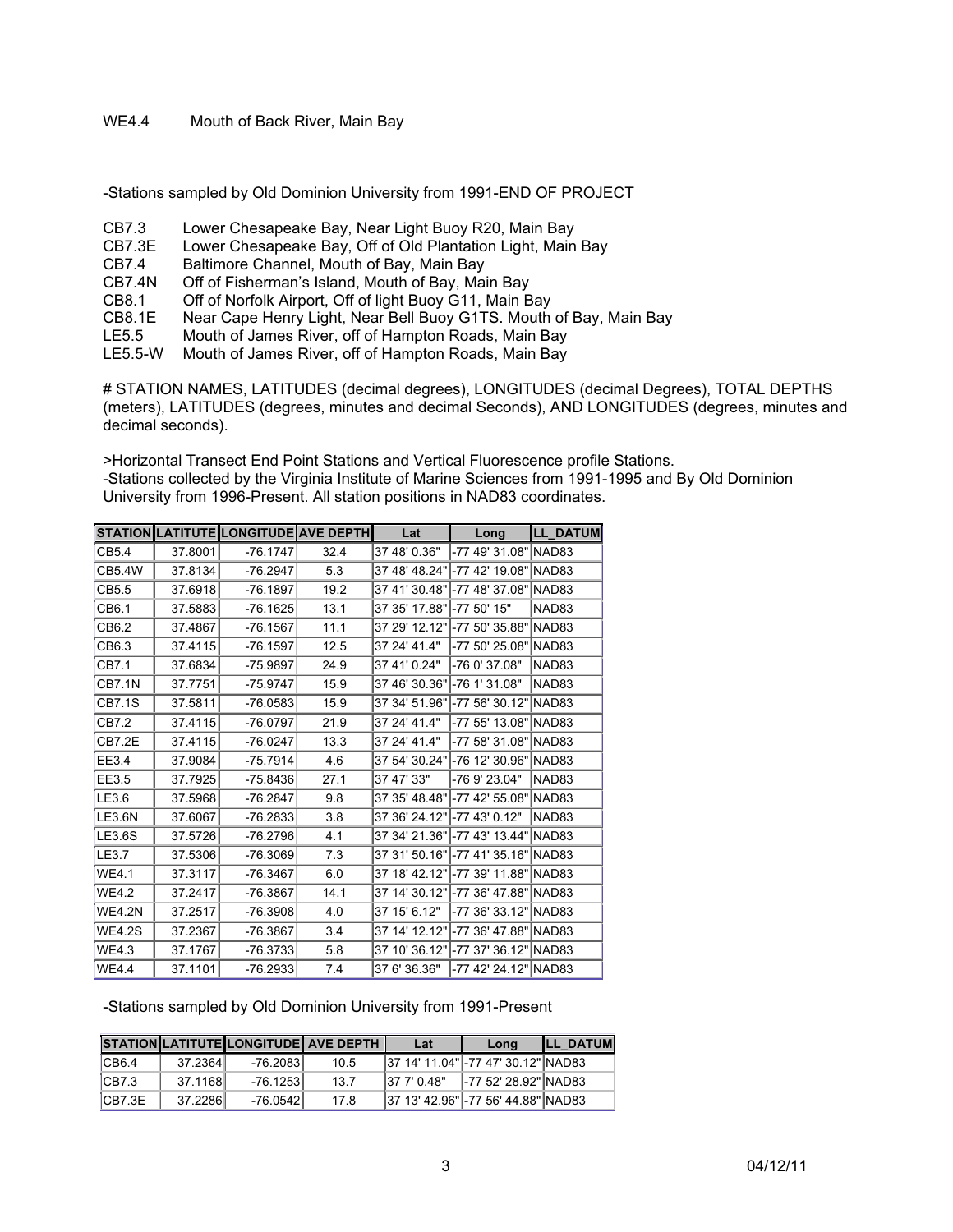|        |         |            | STATION LATITUTE LONGITUDE AVE DEPTH | Lat          | Long                                | <b>LL DATUM</b>   |
|--------|---------|------------|--------------------------------------|--------------|-------------------------------------|-------------------|
| CB7.4  | 36.9934 | $-76.0103$ | 13.8                                 |              | 36 59' 36.24" - 77 59' 22.92" NAD83 |                   |
| CB7.4N | 37.0582 | $-75.9728$ | 13.2                                 | 37 3' 29.52" | -76 1' 37.92"                       | INAD83            |
| CB8.1  | 36.9875 | $-76.1681$ | 10.1                                 | 36 59' 15"   | -77 49' 54.84" NAD83                |                   |
| CB8.1E | 36.9451 | $-76.0247$ | 18.5                                 |              | 36 56' 42.36" - 77 58' 31.08" NAD83 |                   |
| LE5.5  | 36.9967 | $-76.3033$ | 21.4                                 | 36 59' 48"   | -76 41' 12"                         | NAD <sub>83</sub> |
| LE5.5  | 36.9967 | $-76.3033$ | 6                                    | 36 59' 56"   | -76 41' 49"                         | NAD83             |

Average Station depths are based on a nine-year (1985-1994) average of Virginia Department of Environmental Quality; water quality hydrographic data collected concurrently with the zooplankton Samples.

# METHODOLOGY DESCRIBING CHAIN OF CUSTODY FOR LAB SAMPLES Not Applicable for this data set.

# BIOLOGICAL ENUMERATION TECHNIQUES Fluorometer readings - Horizontal and Vertical profiles.

# # FORMULAS, CALCULATIONS, AND CONVERSIONS

## >DETERMINATION OF FLUORESCENCE IN FIELD SURVEY

 In vivo fluorescence was measured using a Turner Model 57 Fluoreometer in all Virginia programs until 1997 (Chesapeake Bay Program Analytical Method Code-CHLF102, CHL103, CHL104). After April 1997 a TURNER MODEL 10-005R Fluorometer was used for in vivo measurements (Chesapeake Bay Program Analytical Method Code-CHLF105, CHL106). Beginning in 2003 a Seabird- wet star fluorometer, was used for in-vivo measurements (Chesapeake Bay Program Analytical Method Code-CHLF107).

#### DETERMINATION OF CHLORPHYLL A FOR DERIVATION OF FLUORESCENCE TO CHLOROPHYLL BY REGRESSIONS FOR DATA FROM THE VIRGINIA INSTITUTE OF MARINE SCIENCES

Spectrophotometric analysis of Chlorophyll A grab samples collected on Whatman GF/F filters during the cruise is used to formulate a linear regression of chlorophyll a against in vivo fluorescence (IVF). These linear regressions are then used to convert the remaining IVF's to chlorophyll. Only the resulting chlorophyll a, and not the IVF voltage itself, is contained in this data set. Zero chlorophyll a values reflect values below detection threshold of methods. Details of how regression curves for conversions of fluorescence to chlorophyll values are currently unavailable.

#### > DETERMINATION OF CHLORPHYLL A FOR DERIVATION OF FLUORESCENCE TO CHLOROPHYLL REGRESSIONS FOR DATA FROM OLD DOMINION UNIVERSITY

Spectrophotometric analysis of Chlorophyll A grab samples collected on Whatman GF/F filters during the cruise is used to formulate a linear regression of chlorophyll a against in vivo fluorescence (IVF). These linear regressions are then used to convert the remaining IVF's to chlorophyll. Regression are calculated for each days cruise and applied to data. In some cases separate regression curves are calculated for both horizontal and vertical profiles to provide more accurate conversions of fluorescence to chlorophyll values.

#### >DETERMINATION OF LATITUDE AND LONGITUDE IN HORIZONTAL FLUORESCENCE SURVEY FOR DATA COLLECTED BY OLD DOMINION UNIVERSITY

 Sampling sites along transects were determined using the simple geometry of right triangles to compute latitude and longitude, Loran-C or GPS. Fluorescence samples are collected every 30 seconds while the boat is underway. Fluorescence values are recorded directly to a data logger. The actual sampling site latitudes and longitudes recorded to the data logger from Loran-C (from 1991 to July 1995)(Chesapeake Bay Program Analytical Method Code-CHLF102) or GPS (after July 1995, CBP Method codes CHLF105 and CHLF107)(Chesapeake Bay Program Analytical Method Code-CHLF104, CHLF106) receiver every five minutes. Samples site positions collected between the five minute intervals are interpolated using the following procedures. Calculations were based on the following assumptions: a) the transect was over a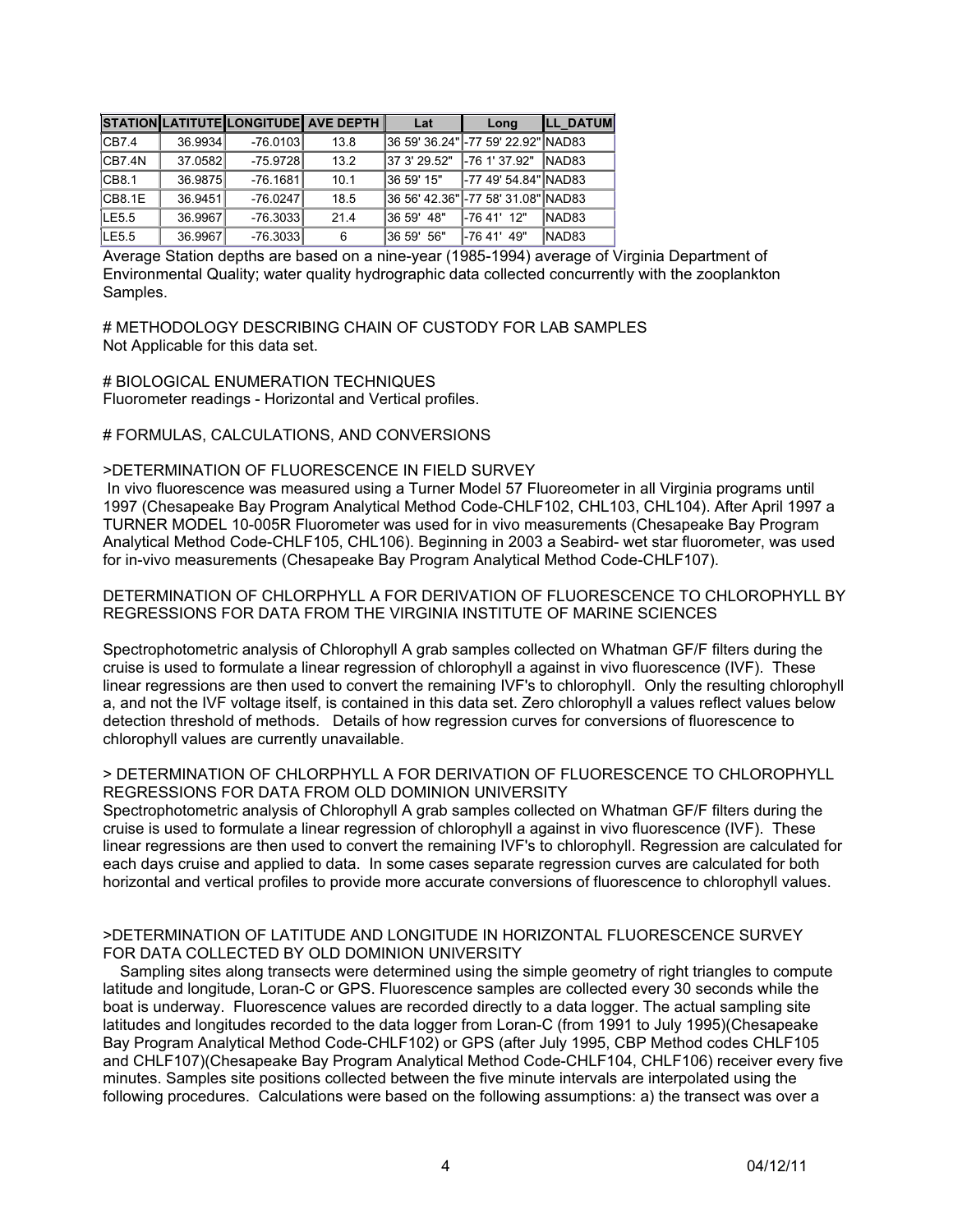straight line from departure or bench mark station to bench mark station or destination station, b) boat speed was assumed to be constant, Equations were based on the relationship of total strip recorder tape length being proportional to actual distance between measured boat positions. Sampling position was based on the distance from the starting position of

The strip recorder tape of the at sample time against the total length of the tape at the destination station.

```
TOT_DIST=(((LONG_DES-LONG_DEP)**2)+((LAT_DES-LAT_DEP)**2))
ALPHA= ARCTAN((LAT_DES-LAT_DEP)/(LONG_DES-LONG_DEP))
SMP_DIST = TOT_DIST * (DIS_MM / TOT_LEN); 
SAMPLE LONG ~IF LONG_DEP < LONG_DES THEN 
     LONG = LONG_DEP + ABS(COS(ALPHA) * SMP_DIST;
            ELSE LONG = LONG_DEP - ABS(COS(ALPHA) * SMP_DIST; 
SAMPLE LAT ~IF LAT_DEP < LAT_DES THEN 
      LAT = LAT_DEP + ABS(SIN(ALPHA) * SMP_DIST); 
          ELSE LAT = LAT DEP - ABS(SIN(ALPHA) * SMP_DIST);
WHERE
```
TOT DIST- Actual Total Distance Between Departure and Destination Station LONG DES- Longitude Destination Station LONG DEP- Longitude Departure Station LAT\_DES- Latitude Destination Station LAT DEP- Latitude Departure Station SMP\_DIST- Actual distance of sampling site from transect Departure Station DIS MM- Distance from beginning of strip chart recording to sampling point TOT LEN- Total Length of Strip Chart Recording in millimeters

>DETERMINATION OF LATITUDE AND LONGITUDE IN THE HORIZONTAL FLUORESCENCE SURVEY CONDUCTED BY THE VIRGINIA INSTITUTE OF MARINE SCIECNES.

-Chesapeake Bay Program Analytical Method Code-CHLF103

Station positions in data set are determined in the field. Station latitudes and longitudes recorded from a Loran-C (1991- July 1995) (CHLF103) receiver when sampling occurs. The actual sampling site coordinates for each sampling event are recorded in data set.

>DETERMINATION OF LATITUDE AND LONGITUDE IN ALL MAINSTEM VERTICAL FLUORESCENCE SURVEY FROM THE VIRGINIA INSTITUTE OF MARINE SCIENCES AND OLD DOMINION UNIVERSITY. -Chesapeake Bay Program Analytical Method Code-CHLF103

From 1991 to present, station positions in data set are approximations of actual positions in the field. The sampling station latitudes and longitudes are programmed in to a Loran-C (from 1991 to July 1995) or GPS (after July 1995) receiver and the sampling commences when the boat reaches the preset coordinates. The actual Loran or GPS coordinates for each sampling event are not recorded in data set.

# MONITORING VARIABLES QA/QC PLAN FOR PROJECT N/A

# VARIABLE NAMES, MEASUREMENT UNITS AND DESCRIPTIONS

>PARAMETER: CHL\_F (Fluorescence Value in Micrograms Chlorophyll a per Liter)

-COLLECTION METHODS: pump/horizontal

-SAMPLE PRESERVATIVES: none

-SAMPLE STORAGE ENVIRONMENT: none

-TIME IN STORAGE: 0 days [Discrete chlorophyll a filters in freezer 1 week - 4 months before grinding and processing]

-LAB TECHNIQUES WITH REFERENCES: In vivo fluorescence methods; fluorometer readings are calibrated with grab samples for chlorophyll a collected in the field.

 Lorenzen, C.J. 1966. A method for the continuous measurement of in vivo chlorophyll concentration. Deep-Sea Res. 13:223-227.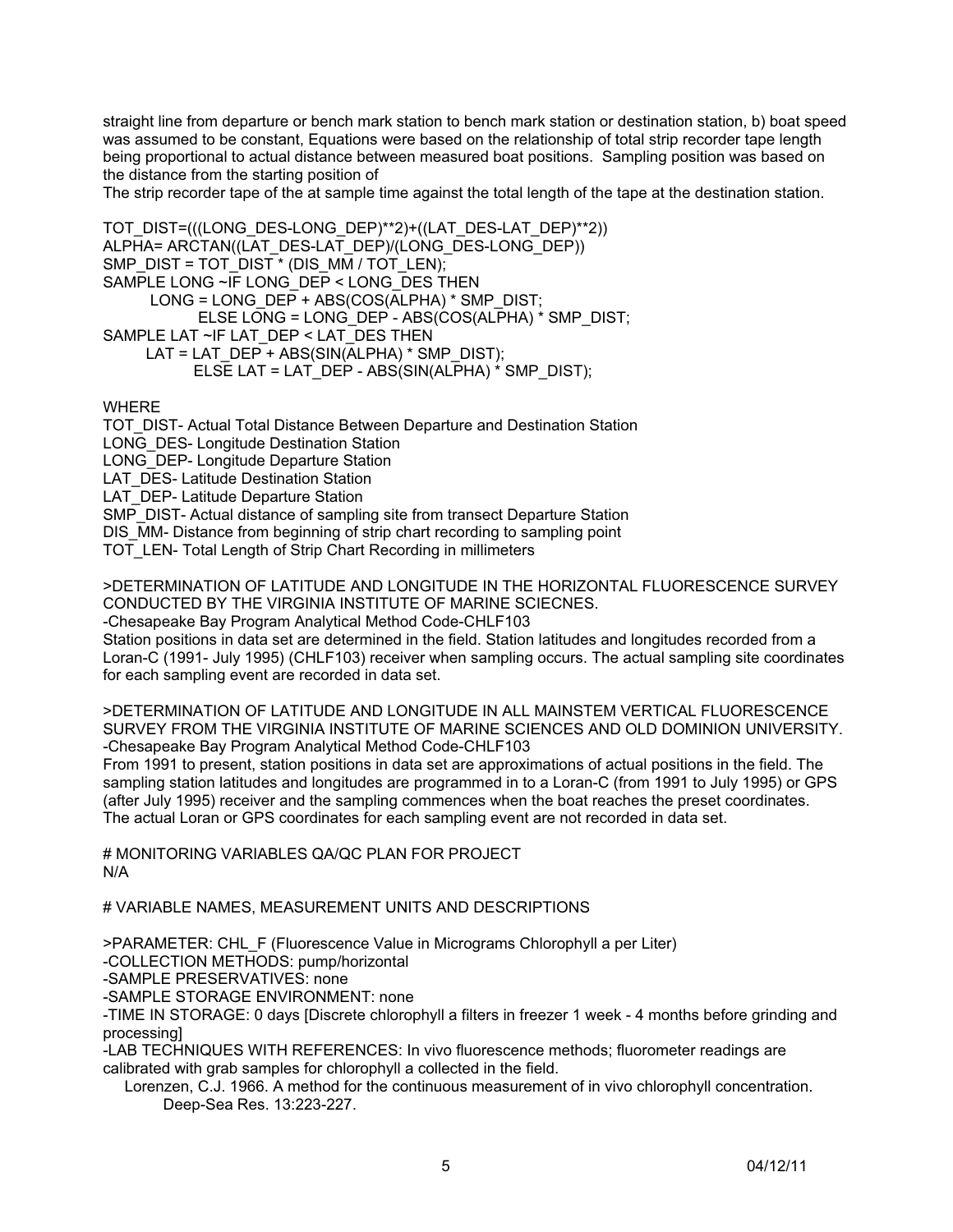Strickland, J. D. H. and T. R. Parsons. 1972. A practical handbook of seawater analysis. Fish. Res. Bd. Canada. Bull. 167. Ottawa. 310PP.

>PARAMETER: LATITUDE (Decimal Degrees), LONGITUDE (Decimal Degrees) VERTICAL AND HORIZONTAL SURVEYS All data is provided in NAD83 coordinates. -COLLECTION METHODS: Calculated for Horizontal Survey Standard Position Reported for Vertical Surveys

-SAMPLE PRESERVATIVES: None

-SAMPLE STORAGE ENVIRONMENT: None

-TIME IN STORAGE: None

-LAB TECHNIQUES WITH REFERENCES: Between 1984 and 1995, station positions in data set are approximations of actual positions in the field. Loran-C, GPS and NAD-83 was used for position determination. See FORMULAS, CALCULATIONS AND CONVERSIONS for detailed explanation of position estimation in this data set.

>PARAMETER: SALZONE (Salinity Zone),-Vertical Fluorescence Only -COLLECTION METHODS: Hydrolab CTD -SAMPLE PRESERVATIVES: None -SAMPLE STORAGE ENVIRONMENT: None -TIME IN STORAGE: None -LAB TECHNIQUES WITH REFERENCES: Water column salinity is recorded Concurrently with fluorescence measurements. Salinity values at depth are used for salinity classification. Salinity classes are

as follows: Fresh 0 - 0.5 ppt (F), Oligohaline >0.5 - 5.0 ppt(O), Mesohaline >5.0 - 18.0 ppt (M) and Polyhaline >18.0 ppt (P), Not Available (N).

>PARAMETER: SAMPLE\_DEPTH (Sample Collection Depth in Meters) HORIZONTAL AND POTOMAC FLUORESCENCE SURVEYS -COLLECTION METHODS: A hull pump mounted 0.5 meters below the boat waterline is used to pump water through the fluorometer. -SAMPLE PRESERVATIVES: None -SAMPLE STORAGE ENVIRONMENT: None -TIME IN STORAGE: None -LAB TECHNIQUES WITH REFERENCES: N/A

>PARAMETER: SAMPLE\_DEPTH (Sample Collection Depth in Meters) VERTICAL FLUORESCENCE SURVEYS -COLLECTION METHODS: Water is pumped from depth. A Hydrolab or Seabird CTD and hose mounted on the sampling array are lowered through the water column to obtain profiles. -SAMPLE PRESERVATIVES: None -SAMPLE STORAGE ENVIRONMENT: None -TIME IN STORAGE: None -LAB TECHNIQUES WITH REFERENCES: N/A

>PARAMETER: VOLTS (Fluorometer Instrument Voltage in Mill volts) -COLLECTION METHODS: pump/horizontal

-SAMPLE PRESERVATIVES: none

-SAMPLE STORAGE ENVIRONMENT: none

-TIME IN STORAGE: 0 days [Discrete chlorophyll a filters in freezer 1 week - 4 months before grinding and processing]

-LAB TECHNIQUES WITH REFERENCES:

For Data collected after July 1,1999, the original fluorometer readings (voltages) are retained in the database for users who wish to recalculate chlorophyll concentration data for any reason. In vivo fluorescence methods; fluorometer readings are related to chlorophyll A concentrations by a regression calibrated with grab samples for chlorophyll a collected in the field.

 Lorenzen, C.J. 1966. A method for the continuous measurement of in vivo chlorophyll concentration. Deep-Sea Res. 13:223-227.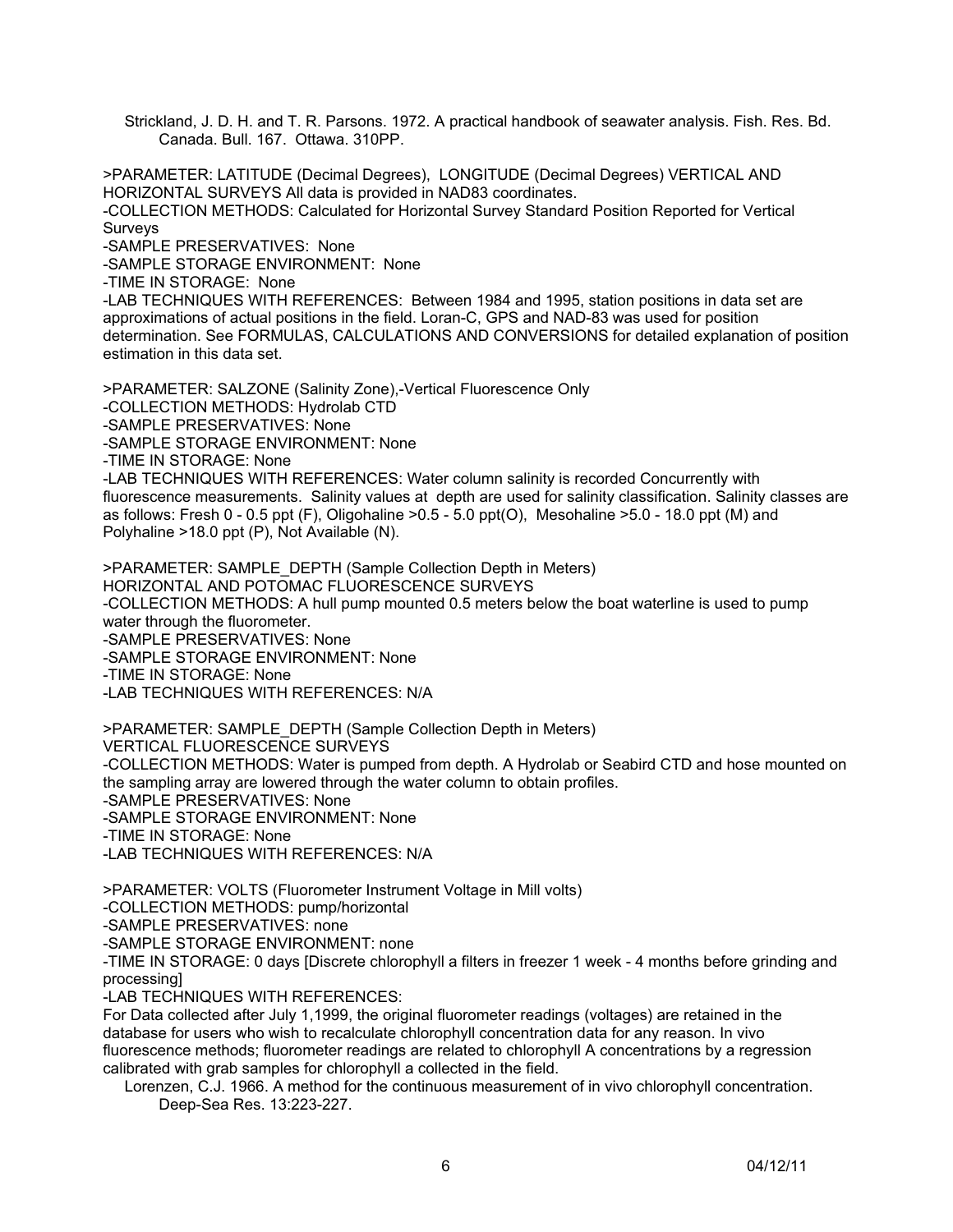Strickland, J. D. H. and T. R. Parsons. 1972. A practical handbook of seawater analysis. Fish. Res. Bd. Canada. Bull. 167. Ottawa. 310PP.

>DATA ENTRY METHOD: Fluorescence reading recorded directly to a data logger or PC from fluorescence instrument. Manual entry of fluorometry readings employed if there is an equipment failure. >DATA VERIFICATION: Visual comparison and parameter checking programs

# SPECIES IN-HOUSE CODES AND SCIENTIFIC NAMES Not Applicable in this data set

#VARIABLE NAMES AND DESCRIPTION FOR DATA FILES Structure for data files on: http://www.chesapeakebay.net

| Name                                                          | Type          | Width          | Variable Definitions                                              |  |  |  |
|---------------------------------------------------------------|---------------|----------------|-------------------------------------------------------------------|--|--|--|
| <b>SOURCE</b>                                                 | Text          | 10             | Data Collection Agency                                            |  |  |  |
| <b>CRUISE</b>                                                 | Text          | 6              | Chesapeake Bay Program Cruise Number                              |  |  |  |
| SAMPLE_DATE                                                   | Date/Time     | 8              | Sampling Date (YYYYMMDD)                                          |  |  |  |
| SAMPLE TIME                                                   | Date/Time     | 8              | Sample Collection Time(HH:MM:SS)                                  |  |  |  |
| <b>LATITUDE</b>                                               | <b>Number</b> | 8              | Latitude in Decimal Degrees                                       |  |  |  |
| <b>LONGITUDE</b>                                              | <b>Number</b> | 8              | Longitude in Decimal Degrees                                      |  |  |  |
| <b>STATION</b>                                                | Text          | 15             | <b>Sampling Station</b>                                           |  |  |  |
| SAMPLE TYPE                                                   | Text          | $\overline{7}$ | Sample Type                                                       |  |  |  |
| SAMPLE DEPTH                                                  | <b>Number</b> | 4              | Sample Collection Depth (Meters)                                  |  |  |  |
| <b>PARAMETER</b>                                              | Text          | 10             | Parameter                                                         |  |  |  |
| <b>VALUE</b>                                                  | <b>Number</b> | 4              | Parameter Value                                                   |  |  |  |
| <b>UNITS</b>                                                  | Text          | 10             | <b>Parameter Reporting Units</b>                                  |  |  |  |
| <b>QUALIFIER</b>                                              | Text          | 10             | Chlorophyll a Detection Limit                                     |  |  |  |
| <b>METHOD</b>                                                 | Text          | 5              | Chlorophyll a Method Code                                         |  |  |  |
| <b>SALZONE</b>                                                | Text          | $\overline{2}$ | Salinity Zone                                                     |  |  |  |
| R DATE                                                        | Date/Time     | 8              | Version Date of Data(YYYYMMDD)                                    |  |  |  |
| The following field may also appear in a downloaded data set: |               |                |                                                                   |  |  |  |
| Name                                                          | Type          | Width          | Variable Definitions                                              |  |  |  |
| <b>BASIN</b>                                                  | Text          | 20             | Chesapeake Bay Basin Designation                                  |  |  |  |
| HUC <sub>8</sub>                                              | Text          | 8              | USGS Eight Digit Hydrologic Unit Code                             |  |  |  |
| CATALOGING_UNIT_DESCRIPTION                                   |               |                |                                                                   |  |  |  |
|                                                               | Text          | 50             | <b>USGS Cataloging Unit Code Description</b>                      |  |  |  |
| <b>FIPS</b>                                                   | Text          | 5              | <b>Federal Information Processing Code</b>                        |  |  |  |
| <b>STATE</b>                                                  | Text          | 3              | Federal Information Processing Code State Designation             |  |  |  |
| COUNTY CITY                                                   | Text          | 30             | Federal Information Processing Code City or County<br>Designation |  |  |  |
| LL DATUM                                                      | Text          | 5              | Latitude and Longitude Geographic Datum                           |  |  |  |
| <b>VOLTS</b>                                                  | Number        | 8              | Fluorometer Voltage Reading (mill volts)                          |  |  |  |

# REFERENCE CODES IN DATA FILES AND TAXONOMIC KEY See 2000 Users Guide to Chesapeake Bay Program Biological and Living Resources Data for full Listing.

>SOURCE: Data Collection Agency ODU - Old Dominion University VIMS- Virginia Institute of Marine Sciences.

>SAMPLE\_TYPES-Sample Type<br>SAMPLE\_TYPE DESCRIPTION SAMPLE\_TYPE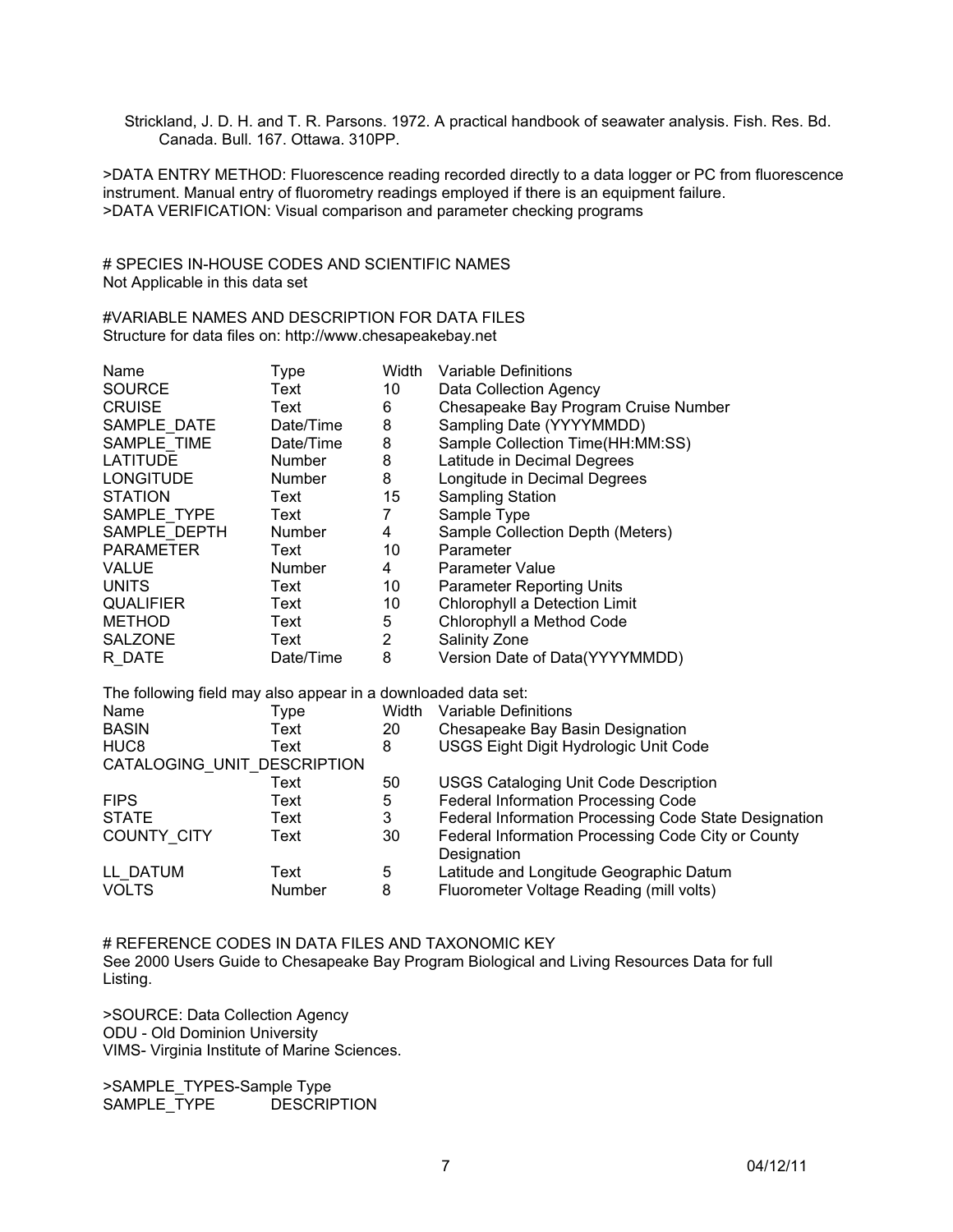| ISM H<br>ISM V                                                  | In-Situ Measurement, Collected As Part Of A Horizontal Transect<br>In-Situ Measurement, Collected As Part Of A Vertical Profile              |                                                                                                                                                                                                          |  |  |  |  |
|-----------------------------------------------------------------|----------------------------------------------------------------------------------------------------------------------------------------------|----------------------------------------------------------------------------------------------------------------------------------------------------------------------------------------------------------|--|--|--|--|
| CHL F                                                           | >PARAMETER and UNITS-Parameter Description and reporting units<br>PARAMETER DESCRIPTION<br><b>UNITS</b><br>CHLOROPHYLL A FLUORESENCE<br>ug/l |                                                                                                                                                                                                          |  |  |  |  |
| <b>PROJECT</b><br>MAINSTEM                                      |                                                                                                                                              | >PROJECT- Chesapeake Bay Program Project Id<br><b>DESCRIPTION</b><br>CHESAPEAKE BAY MAINSTEM                                                                                                             |  |  |  |  |
| >SER_NUM- Sample Serial Number                                  |                                                                                                                                              |                                                                                                                                                                                                          |  |  |  |  |
| <b>QUALIFIERS</b><br>"<br>#<br><<br>J<br>Ν<br>NA                | <b>DESCRIPTION</b><br>Greater than zero<br><b>Estimated value</b><br>Not detected                                                            | >QUALIFIER- Chlorophyll a Detection Limit Code<br>Trace (less than an unknown detectable value)<br>Less than the detection limit of the method<br>Not recorded/not applicable/parameter value acceptable |  |  |  |  |
| >METHOD: Chlorophyll a Method Code<br>PARAMETER METHOD<br>CHL F | 102                                                                                                                                          | <b>DESCRIPTION</b><br>Fluorescence Is Measured With A Turner Model 57 Fluorometer, Position By<br>Interpolation From Loran-C Fix Taken Every 5 Minutes                                                   |  |  |  |  |
| CHL F                                                           | 103                                                                                                                                          | Fluorescence Is Measured With A Turner Model 57 Fluorometer, Position By<br>Loran-C At Sampling Time                                                                                                     |  |  |  |  |
| CHL F                                                           | 104                                                                                                                                          | Measured With A Turner Model 57 Fluorometer, Position By GPS At Sampling<br>Time                                                                                                                         |  |  |  |  |
| CHL_F                                                           | 105                                                                                                                                          | Measured With A Turner Model 10-005r Fluorometer, Position By GPS At<br><b>Sampling Time</b>                                                                                                             |  |  |  |  |
| CHL_F                                                           | 106                                                                                                                                          | Fluorescence Is Measured With A Turner Model 10-005r Fluorometer, Position<br>By Interpolation From GPS Fix Taken Every 5 Minutes.                                                                       |  |  |  |  |
| CHL_F                                                           | 107                                                                                                                                          | Measured With A Seabird- Wet Star Fluorometer, Position by GPS taken at<br><b>Sampling Time</b>                                                                                                          |  |  |  |  |
|                                                                 |                                                                                                                                              |                                                                                                                                                                                                          |  |  |  |  |

>CRUISE: Chesapeake Bay Program Cruise Number See 2000 Guide to Biological and Living Resources Data

#### >SALZONE: Salinity Zone

- $F$  Tidal fresh (0 0.5 ppt)
- O Oligohaline (>0.5 5.0 ppt)
- M Mesohaline (>5.0 18.0 ppt)
- P Polyhaline (>18.0 ppt)
- N Not Available

>STATION: Sampling Station- Vertical Surveys only See STATION NAMES, LATITUDES, LONGITUDES, and AND TOTAL DEPTHS for details.

>LL\_DATUM: Latitude and Longitude Geographic Datum

| LL DATUM | <b>DESCRIPTION</b>        |
|----------|---------------------------|
| NAD27    | NORTH AMERICAN DATUM 1927 |
| NAD83    | NORTH AMERICAN DATUM 1983 |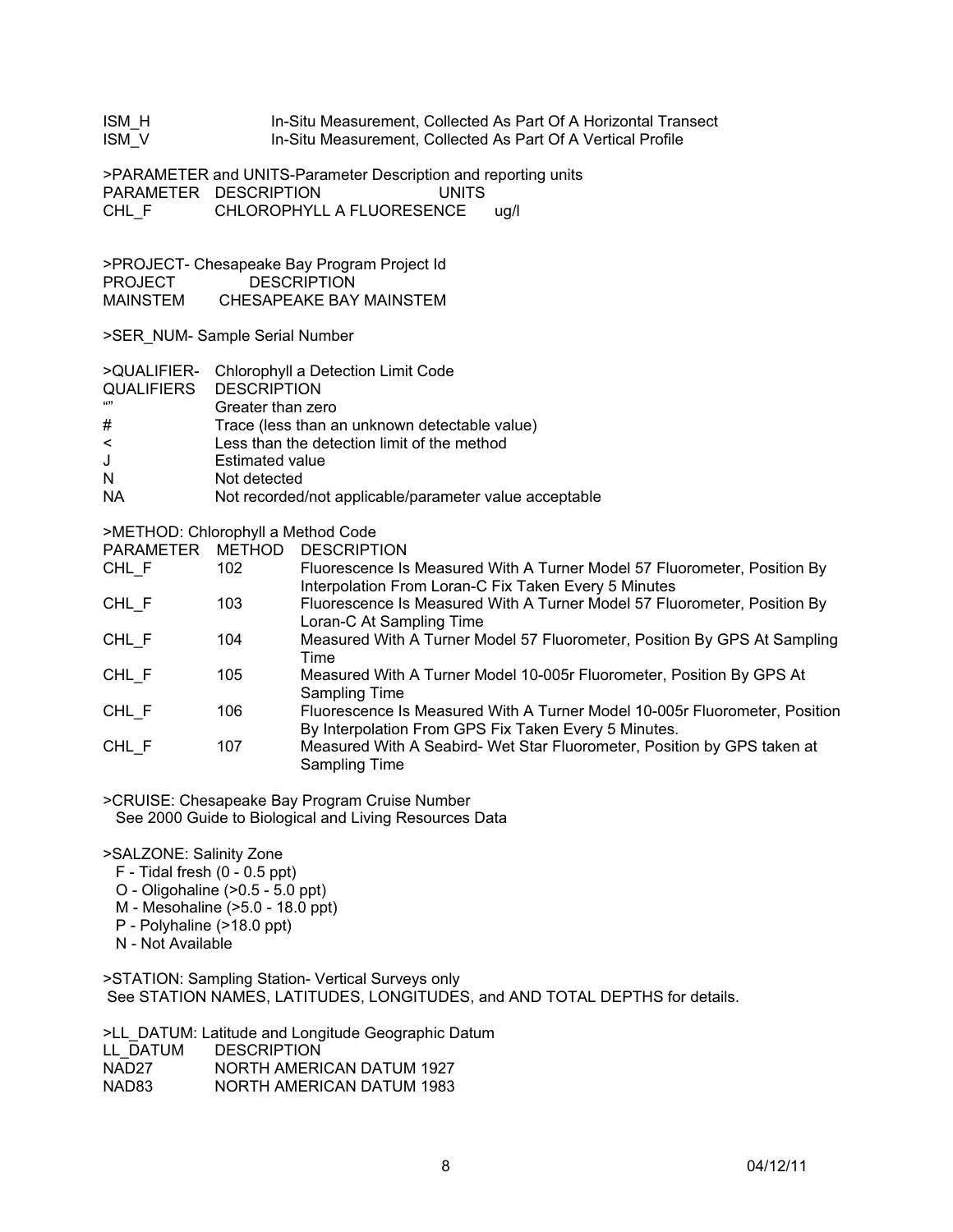>BASIN - Chesapeake Bay Basin Designation Chesapeake Bay

>HUC8 -USGS Eight Digit Hydrologic Unit Code HUC8 CATALOGING\_UNIT\_DESCRIPTION 00000000 ATLANTIC OCEAN<br>02050306 LOWER SUSQUEH LOWER SUSQUEHANNA 02060001 UPPER CHESAPEAKE BAY 02060004 SEVERN 02060005 CHOPTANK 02060007 BLACKWATER-WICOMICO 02060008 NANTICOKE 02070011 LOWER POTOMAC 02080101 LOWER CHESAPEAKE BAY 02080102 GREAT WICOMICO-PIANKATANK 02080104 LOWER RAPPAHANNOCK 02080105 MATTAPONI 02080106 PAMUNKEY<br>02080107 YORK 02080107 02080108 LYNNHAVEN-POQUOSON 02080109 WESTERN LOWER DELMARVA 02080206 LOWER JAMES 02080208 HAMPTON ROADS >FIPS -Federal Information Processing Code FIPS COUNTY/CITY NAME 00000 VIRGINIA COAST 24019 DORCHESTER 24037 SAINT MARYS 24039 SOMERSET 24045 WICOMICO 51001 ACCOMACK 51036 CHARLES CITY 51073 GLOUCESTER 51093 ISLE OF WIGHT 51095 JAMES CITY 51097 KING AND QUEEN 51101 KING WILLIAM 51103 LANCASTER 51115 MATHEWS 51119 MIDDLESEX 51127 NEW KENT 51131 NORTHAMPTON 51133 NORTHUMBERLAND 51149 PRINCE GEORGE 51175 51181 SURRY 51183 51199 YORK 51550 CHESAPEAKE CITY 51650 HAMPTON CITY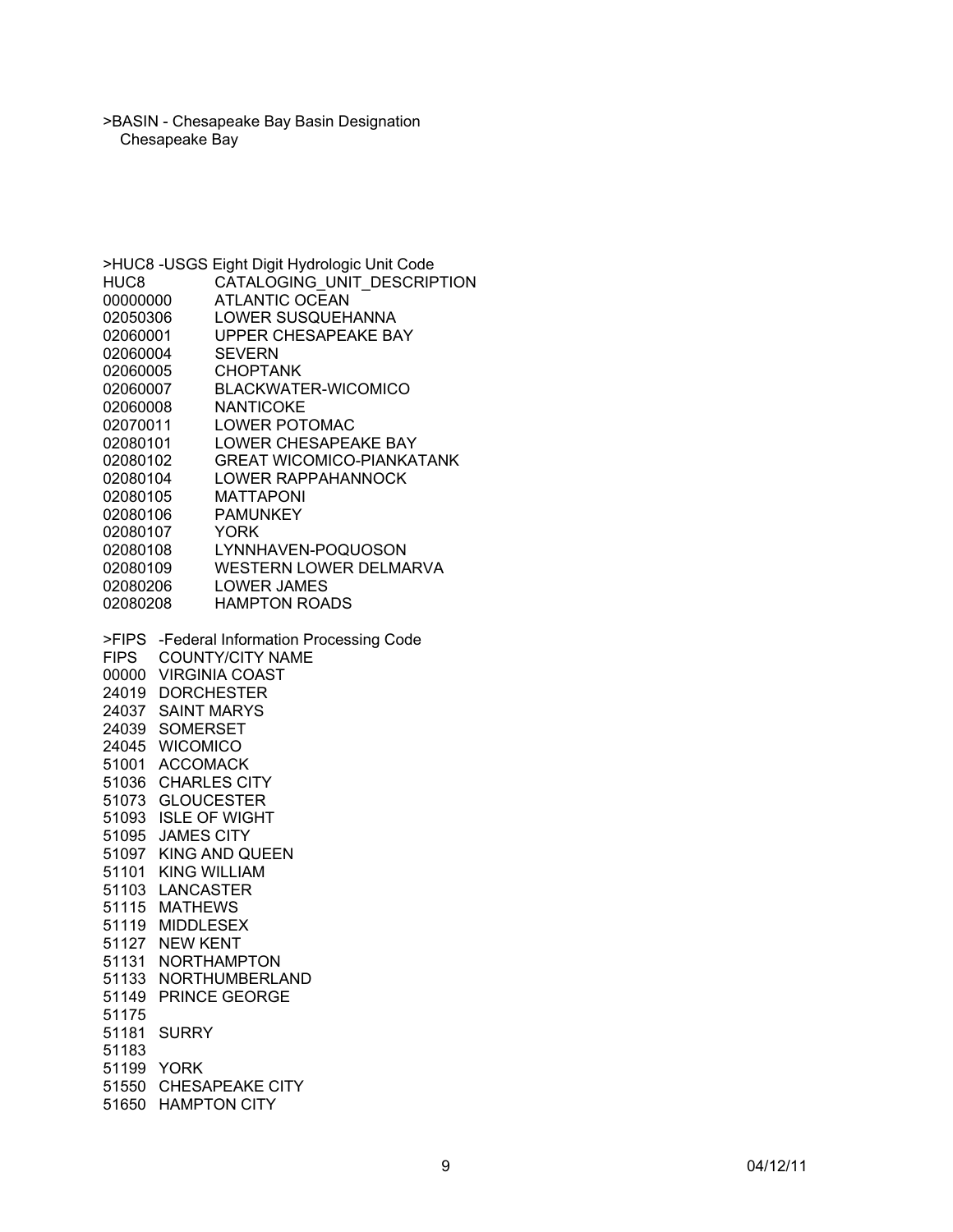51700 NEWPORT NEWS CITY 51710 NORFOLK CITY 51735 POQOUSON CITY 51810 VIRGINIA BEACH CITY

# NUMERICAL VARIABLE NAMES - WARNING AND ERROR BOUNDS VARIABLE VALID RANGE CHL\_F 0.00 - 881.4<br>SAMPLE DATE 19910102 -19910102 – 20041230 LATITUDE SEE STATION NAMES, LATITUDE AND LONGITUDES<br>LONGITUDE SEE STATION NAMES, LATITUDE AND LONGITUDES SEE STATION NAMES, LATITUDE AND LONGITUDES R\_DATE 19950501 - 20041231 SAMPLE\_DEPTH 0.5-36.0 SAMPLE\_TIME  $5:00:00 - 20:20:00$  Missing Time Denoted as 00:00

#### # IMPORTANT DATA REVISONS

THE LIVING RESOURCES DATA MANAGER RECOMMENDS THAT ALL DATA ANALYSES BE PERFORMED WITH THE MOST RECENT DATA SET VERSIONS AVAILABLE. HOWEVER, IF YOU HAVE BEEN WORKING WITH OLDER DATA SETS THE FOLLOWING ARE IMPORTANT CHANGES TO BE AWARE OF:

NOTE: Data with raw instrument voltages is currently available only by request. Please contact the Living Resources data Manager for details.

Summer 2002- All data is provided in NAD83 coordinates. Data collected under other datum's have been converted.

Note: The 1991-1995 portion of this data set does not meet current EPA sampling position policy. Sampling locations were not directly measured with GPS and latitude/longitude values in the files are estimated.

OCTOBER 1997- Salinity Zones placed in 1991-1996 Vertical Fluorescence data sets based on available Virginia DEQ Water Quality

MAY 1998- Data from the May 1998 cruises is not available due to equipment failure.

08/11/2005. Note due to contract changes starting in January 1996, station LE5.5 had a coordinate change. This station move was not documented until August 2005. Due to this station relocation, all data collected at the altered location had the station name changed to LE5.5-W in August 2005. This affects only vertical fluorescence measurements.

Note: There are numerous documented data gaps and analytical notes for this data set from July 1998 forward. Please contact the Living Resources data Manager for details.

14FEB05 -At 1007 on horizontal profile, stopped at station CB7.1S to sample. Sea conditions made it unsafe to sample, so resumed horizontal sampling at 1012. Only two stations collected on this date due to weather conditions.

15FEB05 -There was a problem with the Turner fluorometer in the field which took time to resolve through troubleshooting. For station CB7.1N there is no vertical profile. For station CB7.1 the vertical profile starts at 15 meters. There is no horizontal transect from station CB7.1N to station CB7.1. Horizontal profile starts at 0845.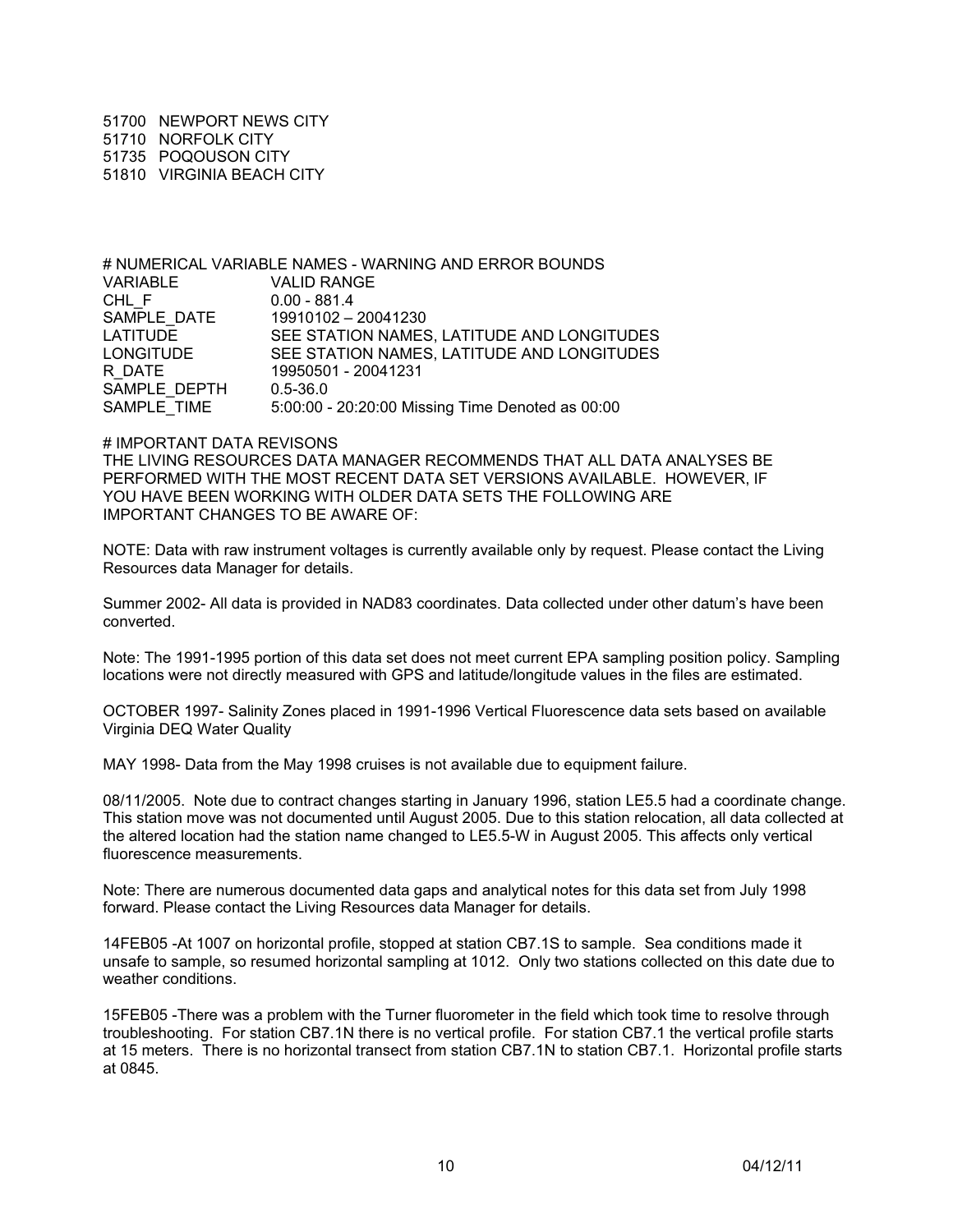14MAR05 - For station CB7.3 E, collected bottom at 17 meters because rough weather and strong current pulling on hose and could not reach 24 meter depth.15MAR05-16MAR05- Combined with days to obtain valid regression.

06April2005 and 11, 2005- There was a problem with the datalogger recording data for the Turner Fluorometer. The fluorometer readings were acceptable in the field, so the problem was not discovered until the data was downloaded back in the laboratory after the cruise. There will be no vertical fluorometry for these dates. The horizontal fluorometry will be reported from the Wet Star fluorometer.

05APR05-Horizontal transect from station CB7.3E to station CB7.2E is very low when compared to other data collected on this date. A grab chlorophyll *a* sample was not collected during this transect. This data from time 1145 to 1230 was kept in the horizontal transect, because it was close to values collected for the surface at station CB7.2, and the path the boat follows to go from station CB7.3E to CB7.2E would be in open water comparable to station CB7.2.

09MAY05-Low values seen during part of horizontal transect indicate there may have been a flow problem for this date at some of the stations. Will use the data from the wet star fluorometer which agreed better with the horizontal chlorophyll grab samples. For the vertical data on station CB7.2E, CB6.1 and CB6.3 the 0.5 meter value was omitted.

10MAY05- On vertical profile, no data at the bottom (14 meters) on station CB5.5.

11MAY05- Could not obtain a good regression from the vertical data on this date. Will only use horizontal data from the Turner fluorometer on day 3.

14JUN05- Had to do separate regressions for the vertical and horizontal profiles. For the vertical profile hd to omit stations CB7.1, CB7.1N and CB7.1S to obtain an acceptable  $r^2$ .

15JUN05-Could not get a good  $r^2$  for the vertical data, so will not report vertical data for this date.

27JUN05-Had trouble achieving a good  $r^2$ , deleted 5 points from the curve to achieve an acceptable correlation.

29JUN05- Could not get good regression for vertical profile. Only submitted horizontal data for this date.

1 NOV 2005- All vertical fluorescence measurements will be taken using a Seabird- Wet Star Fluorometer. Horizontal data when collected is collected using a Turner Fluorometer. Separate regressions are done for each instrument.

1 NOV 2005- No horizontal data available for month, no vertical data for EE3.4, EE3.5, CB5.4W, CB7.1, CB7.1N and CB7.1S

1 DEC 2005- Due to weather conditions data was obtained from the following stations: WE4.1, WE4.2, WE4.3, WE4.4, LE5.5-W, CB7.3 and CB6.4.

10JAN06-19JAN06 TURNER FLUOROMETER Used fluorometric probe for vertical data. R2 low due to not very much variation in chlorophyll a values. Combined first three days for regression on horizontal. Due to weather conditions the following station was not collected: EE3.4. WET STAR FLUOROMETRIC PROBE was used for Horizontal data. In horizontal profiles CB7.4N 1 meter reading, CB6.2 1 meter reading and CB7.3E 1 and 2 meter readings not valid, deleted from data set.

FEBRUARY 2006. The February Chesapeake Bay mainstem cruise was originally scheduled for February 6- 9, 2006. Due to unanticipated mechanical problems with the Research Vessel Slover and shipyard commitments for the rest of the month, could not use the R/V Slover for this cruise. Rick Hoffman of Virginia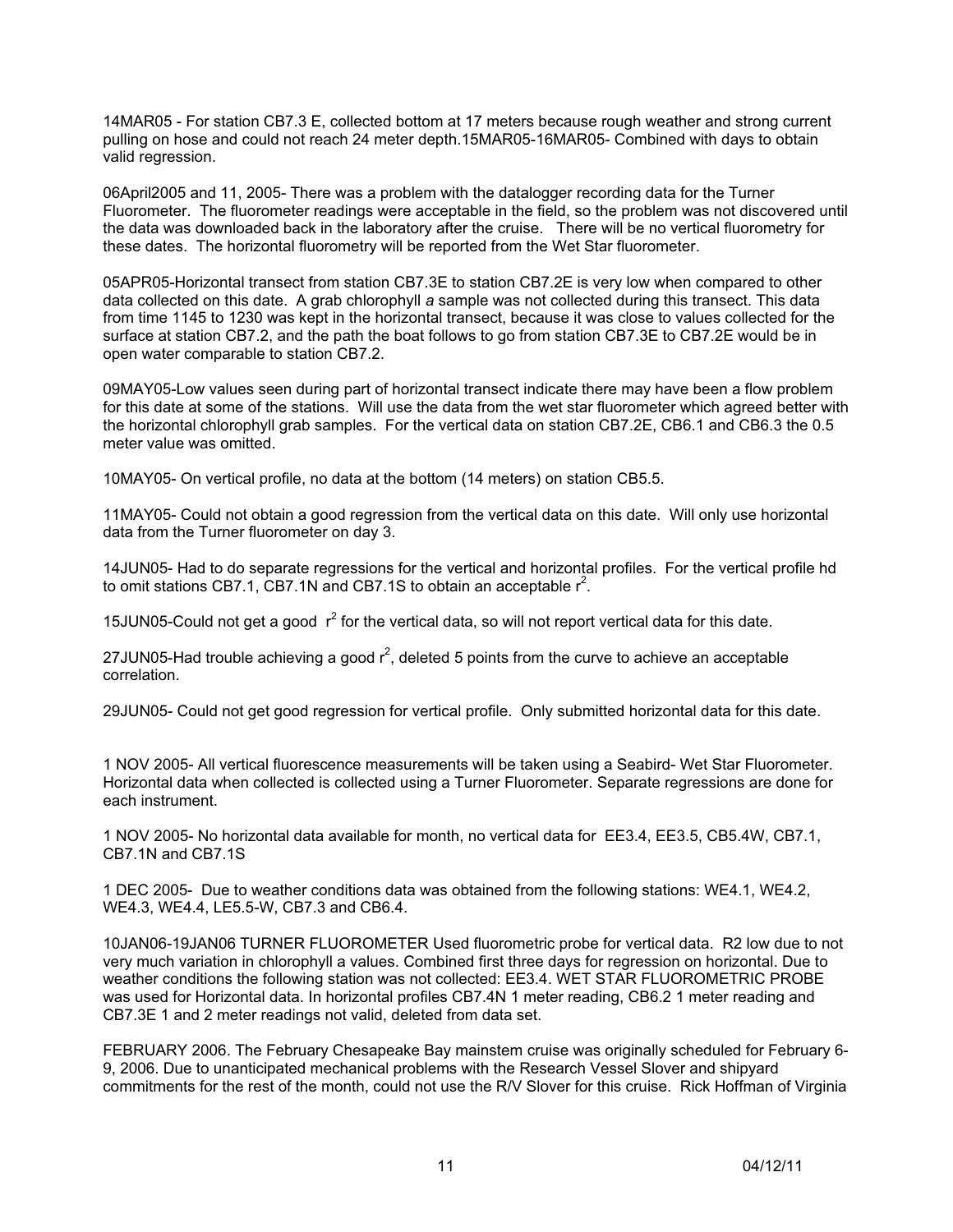Department of Environmental Quality agreed that we will sample a second June cruise which had been cut due to lack of funds in place of the February cruise.

MARCH 2006. All fluorometery data collected is from the Turner fluorometer for both horizontal and vertical data. No salinity data is available during the horizontal profile to calculate the salzone. In addition, a GPS linked to a computer is unavailable, so the lat/long were interpolated between stations. Hardly any variety on chlorophyll a values and had problems getting a good regression due to this.

03APR06-07APR06 Horizontal data fromFROM TURNER FLUOROMETER- Higher chlorophyll a values observed between part of the horizontal transect from station CB6.2 to LE3.7 (time 1343 to 1409) were confirmed by a grab chlorophyll a sample collected during this time period. After leaving station CB5.5 en route to station CB5.4W, there was no water flowing through the fluorometer for approximately the first 13 minutes of this transect. Low values confirmed from chlorophyll a samples collected. this station on horizontal, some calculate out to be below zero (negative values).

03APR06-07APR06 Vertical data FROM WET STAR FLUOROMETRIC PROBE-Low values confirmed from chlorophyll a samples collected.Very low chlorophyll a values on station CB7.3 vertical profile and around

23MAY06-25MAY06 Vertical data FROM TURNER FLUOROMETER. Day one had Extremely rough weather. Came out of river into Chesapeake Bay, and too rough to sample stations. Headed into dock in Yorktown, VA to wait for winds and seas to die down so can safely sample. Horizontal fluorometry collected from 0930 to 1020, but turn off all instrumentation when research vessel went into safe harbor. Restart collecting fluorometry after collected first station WE4.2.

Day 2- Missing some sections of the GPS data and had to interpolate lat/long at the following times:1123 to 1135, 1535 to 1541 and 1543 to 1551. Day 3-Low chlorophyll a values seen on the horizontal profile were confirmed by chlorophyll samples collected in the field

23MAY06-25MAY06 FROM WET STAR FLUOROMETRIC PROBE-No 1 and 2 meter readings recorded on station CB6.2 and station CB6.1. No one meter recording on station LE3.6. Station WE4.2 values had to be deleted from the curve to get a good r2, and when reviewing the data this data did not agree with the chlorophyll a samples collected in the field. Deleted station WE4.2 from the vertical profile data submitted. No 1 meter reading recorded on station CB7.3E. Had trouble obtaining a good r2, so combined day 2 with day 3 for the regression. Omitted 4 samples to obtain an acceptable regression for this date. For the probe for day 3 obtained a very good regression, so for this date used the regression generated with only day 3 data.

05JUN06-07JUN06 FROM TURNER FLUOROMETER- Used fluorometric probe for vertical data. WET STAR FLUOROMETRIC PROBE was used for horizontal data combined all 3 days of data to make curve for this date. Station CB8.1E could not be sampled due to Navy activity on the station. Total depth for station CB5.4 was 33 meters, but had to sample bottom at 27 meters due to strong currents that prevented the rosette from reaching the bottom. Station CB7.2 was 22 meters but had to stop collecting the vertical profile after 9 meters (collected WTEMP and fluorometric probe data at 10 meters) because sea conditions were very rough. The cable to the rosette was under extreme stress and was "snapping", so research vessel technicians stopped the sampling so they did not damage the instruments. The bottom sample for this station was collected at 9 meters. For WET STAR FLUOROMETRIC PROBE Combined all 3 days of data to make curve for this date.

19JUN06-21JUN06 TURNER FLUOROMETER used for vertical data. WET STAR FLUOROMETRIC PROBE Had trouble obtaining a good r2 for the regression. Deleted 7 out of 29 points. When reviewed data carefully at stations deleted values from, only the chlorophyll a sample from CB7.1S surface did not match up with the calculated fluorometery value. Station CB8.1E could not be sampled due to Navy activity on the station. Research Vessel was not allowed to approach area.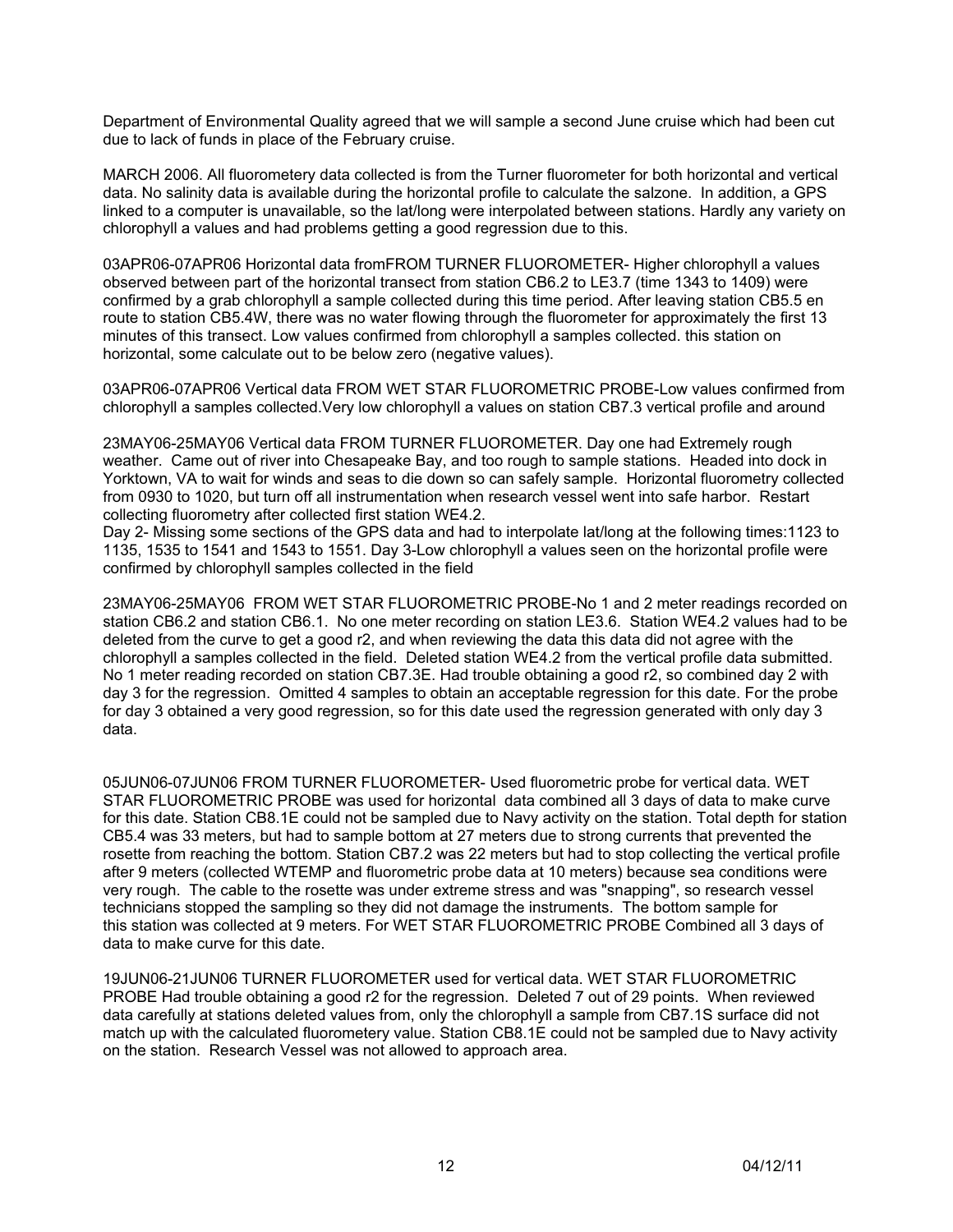10JUL06-12Jul06-Used WET STAR fluorometric probe for vertical data. Regression for horizontal profile labeled HZ.On station CB6.1, could not get the 12 meter profile readings due to how rough the station was. Stopped profile at 11 meters and collected bottom at this depth.

11JUL06-Omitted station EE3.4 from regression. Chlorophyll a samples that were collected and analyzed are lower than the fluorometry values recorded. This is probably due to high turbidity at this station, the secchi was only 0.4 meters.

12JUL06-Not a lot of variety for the chlorophyll a values and fluorometric values on the vertical probe. The r2 for this curve was low due to this. When checking the data, it matched well with the chlorophyll a samples collected.

24JUL06-26JUL06- Used WET STAR fluorometric probe for vertical data. Regression for horizontal profile labeled HZ.

25JUL06- For stations CB7.2 and CB7.2E the surface values calculated by the fluorometer probe are low compared to the values obtained from the chlorophyll a samples collected in the field. These samples were deleted from the regression equation. Believe the fluorometric probe is underestimating fluorometry on this two stations on the surface.

26JUL06- Used fluorometric probe for vertical data. Regression for horizontal profile labeled HZ. Underway salinity was not collected on this date, due to a problem with the computer.

14AUG06-17AUG06-Used WET STAR fluorometric probe for vertical data. Regression for horizontal profile labeled HZ.

14AUG06-Problem with computer file for CB7.4N. Do not have vertical profile date for this station. On CB7.1S do not have a value for 12 meters. Was very rough seas on this date, almost stopped sampling several times during day due to weather. r2 was low.

15AUG06-Only two stations collected on this date due to weather. No horizontal grab samples collected, so used the regression from day 3 to calculate the data. Salinity was not recorded underway on this date, so it is reported as "N" in the data file.

16AUG06- Missing portions of GPS data, for the following times lat/long values were interpolated: 0707 to 0711, 0853 to 0854 and 0857 to 0858.

Were unable to reach bottom on station CB5.4 due to currents pulling on cable.

28AUG06-30AUG06- Used WET STAR fluorometric probe for vertical data. Regression for horizontal profile labeled HZ.

28AUG06- On station CB7.4N there is no one meter fluorometry reading due to rosette bouncing so much from the seas. Air bubbles must have been present. Due to a power interruption missing 5 minutes of the horizontal profile from station CB7.4N to station CB7.3 at time 1045 to 1050. Did not collect station CB7.1 due to unsafe weather conditions.

29AUG06-Due to weather conditions, could only reach 31 meters on station CB5.4 and could only reach 17 meters on station CB7.2.

18SEP06-20SEP06-Used WET STAR fluorometric probe for vertical data. Regression for horizontal profile labeled HZ.

18SEP06-On station LE3.7, the first two meters for the vertical probe data are invalid and were not submitted. On station CB7.3, the first one meter for the vertical probe data is invalid and was not submitted. Salinity data underway was invalid until 1350. The SALZONE is recorded as N until this point. Did not collect station CB7.1 and CB7.1N due to unsafe weather conditions.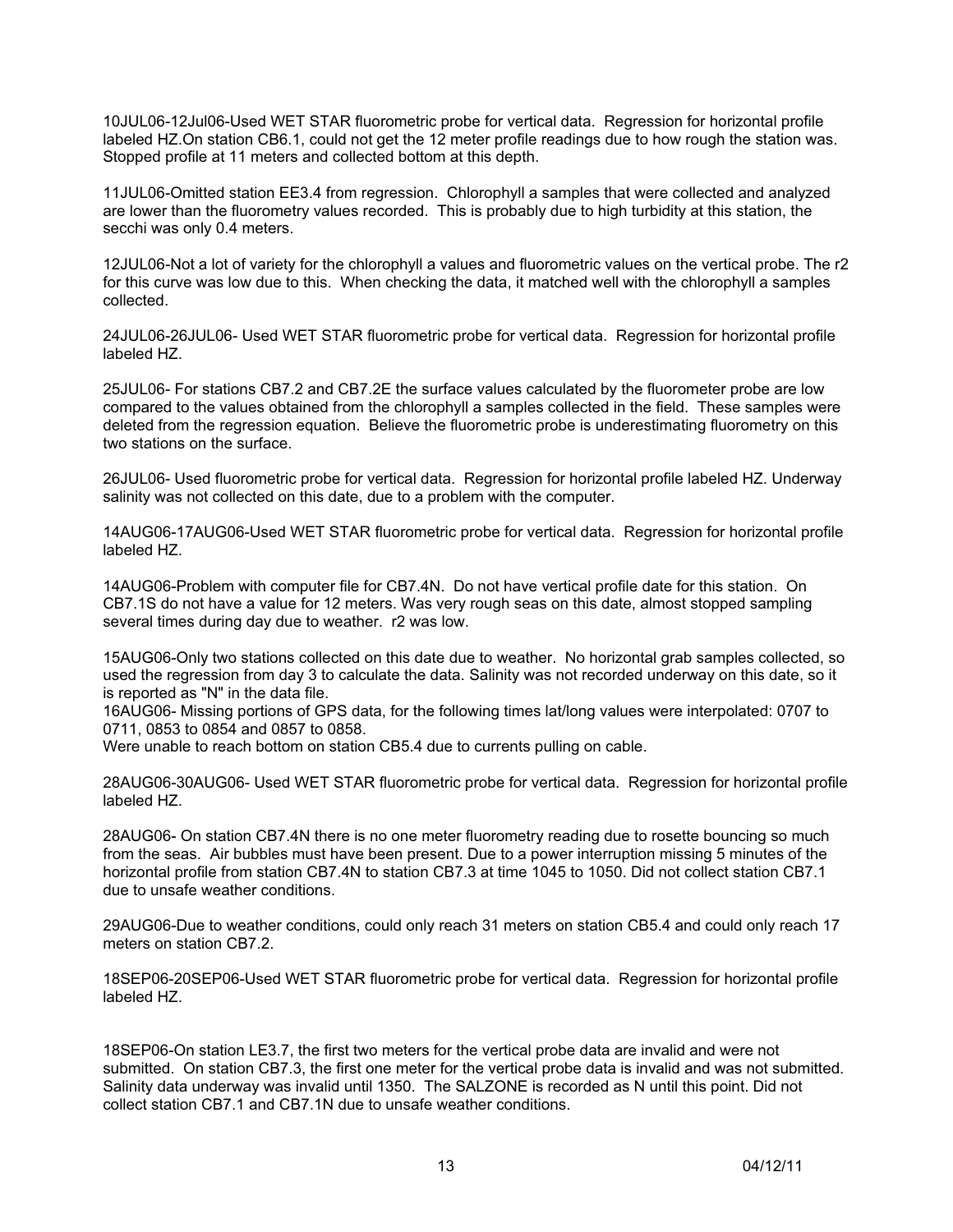19SEP06-20SEP06-Hardly any variety for the chlorophyll a grab samples collected on this date. Combined with the grabs taken on day 2 to obtain a valid regression.

October 2006-Could not sample on October 17, 19, 20, 23, 24 and 25, 2006 due to weather conditions that made sampling unsafe. Did not collect stations WE4.2, WE4.3, WE4.4, LE5.5-W and CB6.4 due to these unsafe weather conditions.

16OCT06-18OCT06 Used TURNER FLUOROMETER probe for vertical data. Regression for horizontal profile labeled HZ. Turner fluorometer did not collect data from 1614 to 1636 on 16 0ct. On station CB5.4, the station was 34 meters but could only reach 31 meters due to currents.

14NOV06-17NOV06 Used TURNER fluorometric probe for vertical data. Regression for horizontal profile labeled HZ.

17Nov06-Salinity data underway was not collected due to a problem with the computer collecting the underway data. The SALZONE is recorded as N.

11DEC06-13DEC06- Used TURNER fluorometric probe for vertical data.

13DEC06-Salinity data underway was not collected due to a problem with the computer collecting the underway data. The SALZONE is recorded as N.

12DEC06-For station CB7.3E, do not have data for 1 and 2 meters on this station. For station LE3.6, do not have data for 1 meter on this station.

#### Cruise CBP 452

Sea conditions made it unsafe to sample on January 8 and 10, 2007. On January 12 were only able to sample 3 stations due to deteriorating weather conditions. Rescheduled the research vessel and sampled the remaining stations on January 18, 2007.

#### 09JAN07 FROM TURNER FLUOROMETER

Used fluorometric probe for vertical data. Regression for horizontal profile labeled HZ. Very little variety for the chlorophyll a samples collected during the horizontal profile. Combined data with day 2 to get good regression.

## 09JAN07 FROM WET STAR FLUOROMETRIC PROBE

For station WE4.2 there is no 1 meter reading for fluorometry. Salinity values from the Sea Bird CTD were not valid on this date. Used the salinity collected from the YSI CTD to calculate SALZONE.

1JAN07 FROM TURNER FLUOROMETER Used fluorometric probe for vertical data. Regression for horizontal profile labeled HZ.

#### 12JAN07 FROM TURNER FLUOROMETER

Used fluorometric probe for vertical data. Regression for horizontal profile labeled HZ. Since only two stations were collected, only 2 grab samples collected. Combined with day 2 for the regression curve.

## 18JAN07 FROM TURNER FLUOROMETER

Used fluorometric probe for vertical data. Regression for horizontal profile labeled HZ. Since this was a short day, only collected 3 grab samples. Only 3 samples were used for regression curve.

#### 18JAN07 FROM WET STAR FLUOROMETRIC PROBE

Did not get a very good r2, no obvious outliers. Not a lot of variety with the chlorophyll a values. When compared chlorophyll a values calculated from the regression to the chlorophyll samples collected, had very good agreement, so believe the fluorometry vertical probe data is accurate.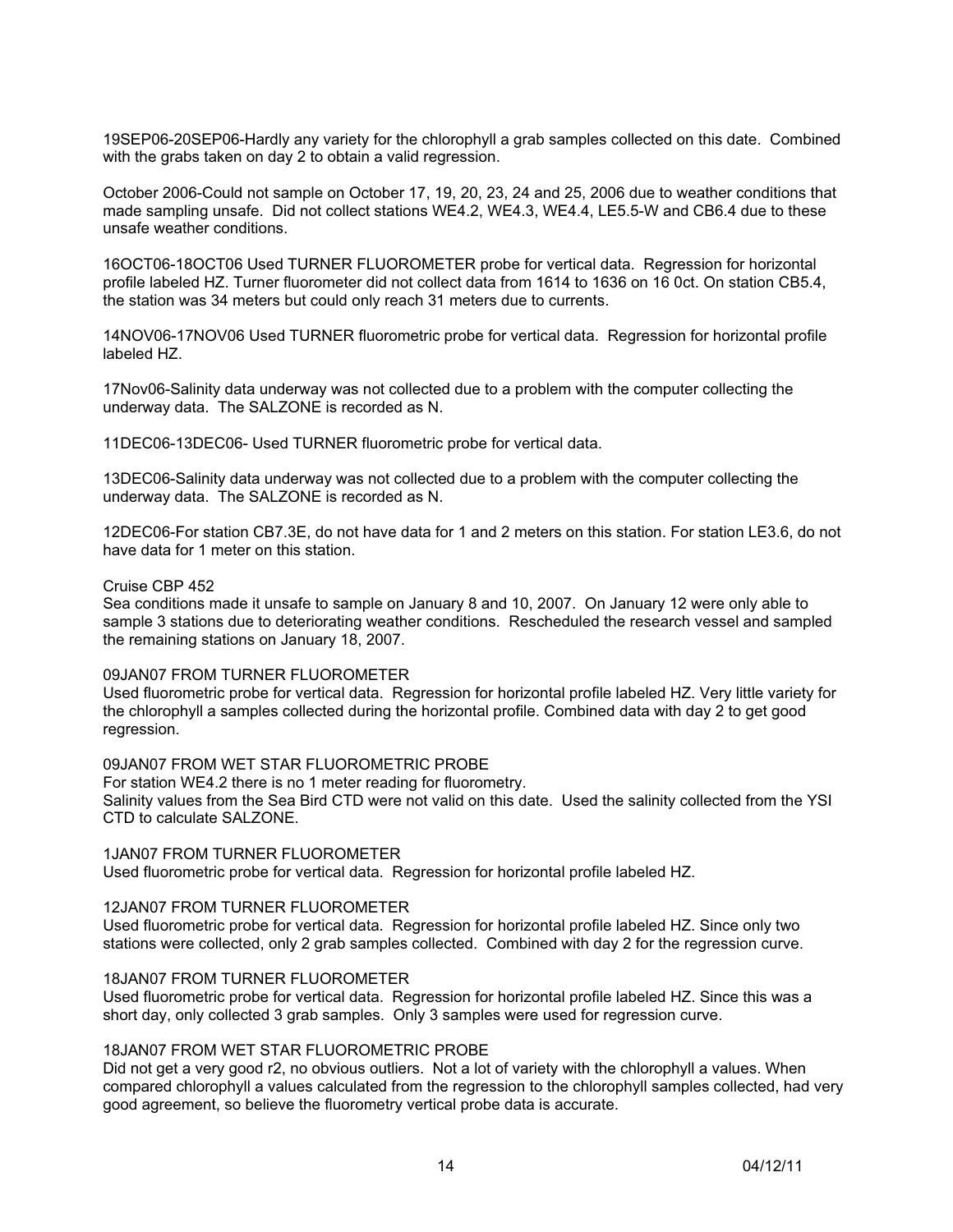## CRUISE CBP 453

Sea conditions made it unsafe to sample on February 13-16, 2007. Rescheduled the research vessel and sampled the remaining stations on February 27 and 28, 2007.

#### 12FEB07 FROM TURNER FLUOROMETER

Used fluorometric probe for vertical data. Regression for horizontal profile labeled HZ. Only had an r2 of 0.7, and had to delete the first grab of the morning in the regression. When comparing the beginning of the horizontal transect to the fluorometry horizontal grab and chlorophyll a surface value, the fluorometer overestimated the chlorophyll a. Deleted the horizontal data from the beginning of the day as invalid.

## 12FEB07 FROM WET STAR FLUOROMETRIC PROBE

Station CB7.3E 1 and 2 meter readings invalid, not reported.

Started vertical profile at 1.6 meters on CB6.4, so no 1 meter value collected. 2 meter reading is not valid, so it was not reported. Station WE4.1 1 meter reading invalid, not reported. Station WE4.2 1 and 2 meter readings invalid, not reported. Station WE4.3 1 meter reading invalid, not reported.

## 27FEB07 FROM TURNER FLUOROMETER

On this date there was thick fog on the Chesapeake Bay. Waited at port for fog to clear, then headed out approximately 1000. When reached the Bay the fog was too thick to safely sample, so went into a safe harbor. Turned off the fluorometer at this point at approximately 1100, and turned the fluorometer back on when went back out to sample at approximately 1230. The salinity did not record in the morning on the underway profile, so SALZONE is recorded as N for this time period. There are on chlorophyll a grab samples collected during the morning to confirm the calculated values from the fluorometer. Omitted the data at the end of the day for the transect from LE3.7 to LE3.6, because when comparing the fluorometry horizontal grab and chlorophyll a surface value, the fluorometer overestimated the chlorophyll a. Used fluorometric probe for vertical data. Regression for horizontal profile labeled HZ.

## 27FEB07 FROM WET STAR FLUOROMETRIC PROBE

On this date there was thick fog on the Chesapeake Bay. Waited at port for fog to clear, then headed out approximately 1000. When reached the Bay the fog was too thick to safely sample,so went into a safe harbor. Turned off the fluorometer at this point at approximately 1100, and turned the fluorometer back on when went back out to sample at approximately 1230. Did one regression for stations CB6.1, CB6.2 & CB6.3. Did a separate regression for LE3.6 & LE3.7.

28FEB07 FROM TURNER FLUOROMETER

Used fluorometric probe for vertical data. Regression for horizontal profile labeled HZ.

## 28FEB07 FROM WET STAR FLUOROMETRIC PROBE

On station CB5.4 the cables ran out at 33 meters due to the current. When rosette was brought on board the research vessel, there was sea grass tangled on the bottom of the rosette. 33 meters may have been the bottom at this station, even though depth gauge read 35 meters. Station CB5.4 1 meter reading invalid, not reported.

## 12MAR07 FROM TURNER FLUOROMETER

Used fluorometric probe for vertical data. Regression for horizontal profile labeled HZ. Beginning of the day for the transect from stations CB8.1 to CB8.1E, the values were very high and not supported by a grab sample and the surface chlorophyll a samples collected. Deleted this section from the horizontal transect on this date.

## 12MAR07 FROM WET STAR FLUOROMETRIC PROBE

Stations CB6.3 and LE3.6 one meter readings invalid. Not submitted.

# 13MAR07 FROM TURNER FLUOROMETER

Used fluorometric probe for vertical data. Regression for horizontal profile labeled HZ.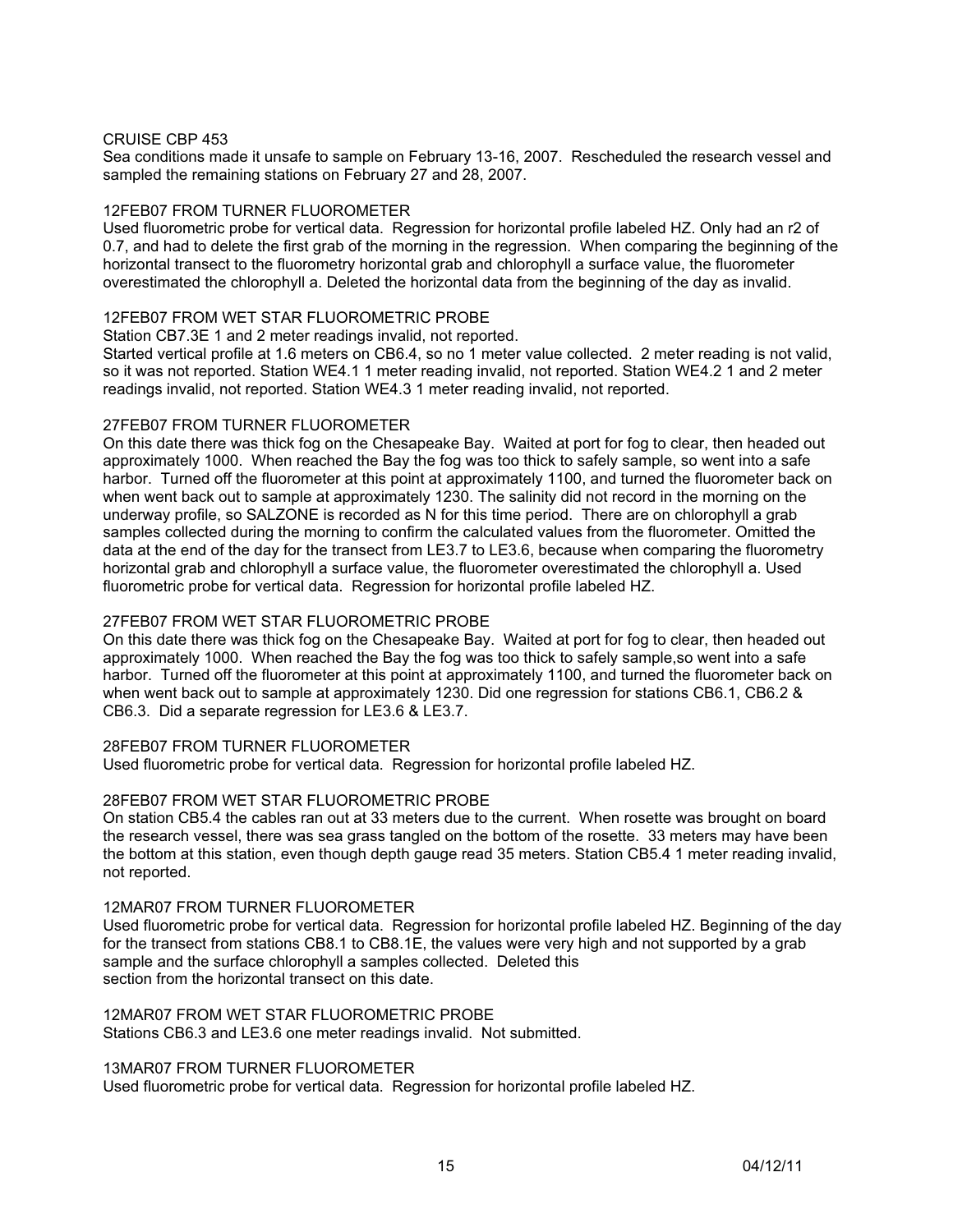# 13MAR07 FROM WET STAR FLUOROMETRIC PROBE

Had to delete EE3.5 B to obtain good regression. Chlorophyll a value was very high (43 ug/L)compared to the next highest values around 24 ug/L . Hit bottom on this station and FL probe is near top of rosette, so may have effected sample water more than FL probe value.

## 4MAR07 FROM TURNER FLUOROMETER

Used fluorometric probe for vertical data. Regression for horizontal profile labeled HZ. Had trouble getting a good regression on this date. Deleted one grab sample at the beginning of the day, and  $r2 = 0.7$ . Beginning of the day for the transects from stations WE4.2 to WE4.3, and WE4.3 to CB6.4, the values were very high and not supported by a grab sample and the surface chlorophyll a samples collected. Deleted this section from the horizontal transect on this date.

14MAR07 FROM WET STAR FLUOROMETRIC PROBE Station LE5.5-W one meter reading invalid. Not submitted.

09APR07 FROM TURNER FLUOROMETER Used fluorometric probe for vertical data. Regression for horizontal profile labeled HZ.

09APR07 FROM WET STAR FLUOROMETRIC PROBE Stations CB6.2 and LE3.6 one meter readings invalid. Not submitted. Station CB7.3E one and two meter readings invalid. Not submitted. Station CB6.1 one and two meter readings invalid. Not submitted.

10APR07 FROM TURNER FLUOROMETER Used fluorometric probe for vertical data. Regression for horizontal profile labeled HZ.

## 10APR07 FROM WET STAR FLUOROMETRIC PROBE

On station CB5.4 the cables ran out at 24 meters because the new YSI cable was not long enough to reach the bottom at 32 meters. Purchased a new field cable which was delivered in the middle of May, so started using for the June cruises. Also on this station deleted the one and two meter readings as invalid. Station CB7.1 one meter reading invalid. Not submitted.

# 11APR07 FROM TURNER FLUOROMETER

It was too rough to collect samples on this date. Went back into port in Norfolk. No grab samples collected due to rough sea conditions, so used regression from April 10 for this date. Problem with underway system, and salinity data was not recorded on this date. SALZONE is labeled N for this date.

## 19APR07 FROM TURNER FLUOROMETER

Used fluorometric probe for vertical data. Regression for horizontal profile labeled HZ. Lat/long did not record from 1215 to the end of the cruise on this sampling date. Interpolated lat/long for this time period. Problem with underway system, and salinity data was not recorded on this date. SALZONE is labeled N for this date.

# 10MAY07 FROM TURNER FLUOROMETER

Used fluorometric probe for vertical data. Regression for horizontal profile labeled HZ. On this date the horizontal grab samples only ranged from about 5 to 7 ug/L. Had to combine with the samples from day 2 grab to get an acceptable regression curve. When reviewing the data, the chlorophyll a samples collected agreed very well with the fluorometry values.

## 10MAY07 FROM WET STAR FLUOROMETRIC PROBE

One meter reading on station CB6.1, CB6.3, CB7.4 and CB7.3E were not valid, and were deleted from the data set.

11MAY07 FROM TURNER FLUOROMETER

Used fluorometric probe for vertical data. Regression for horizontal profile labeled HZ.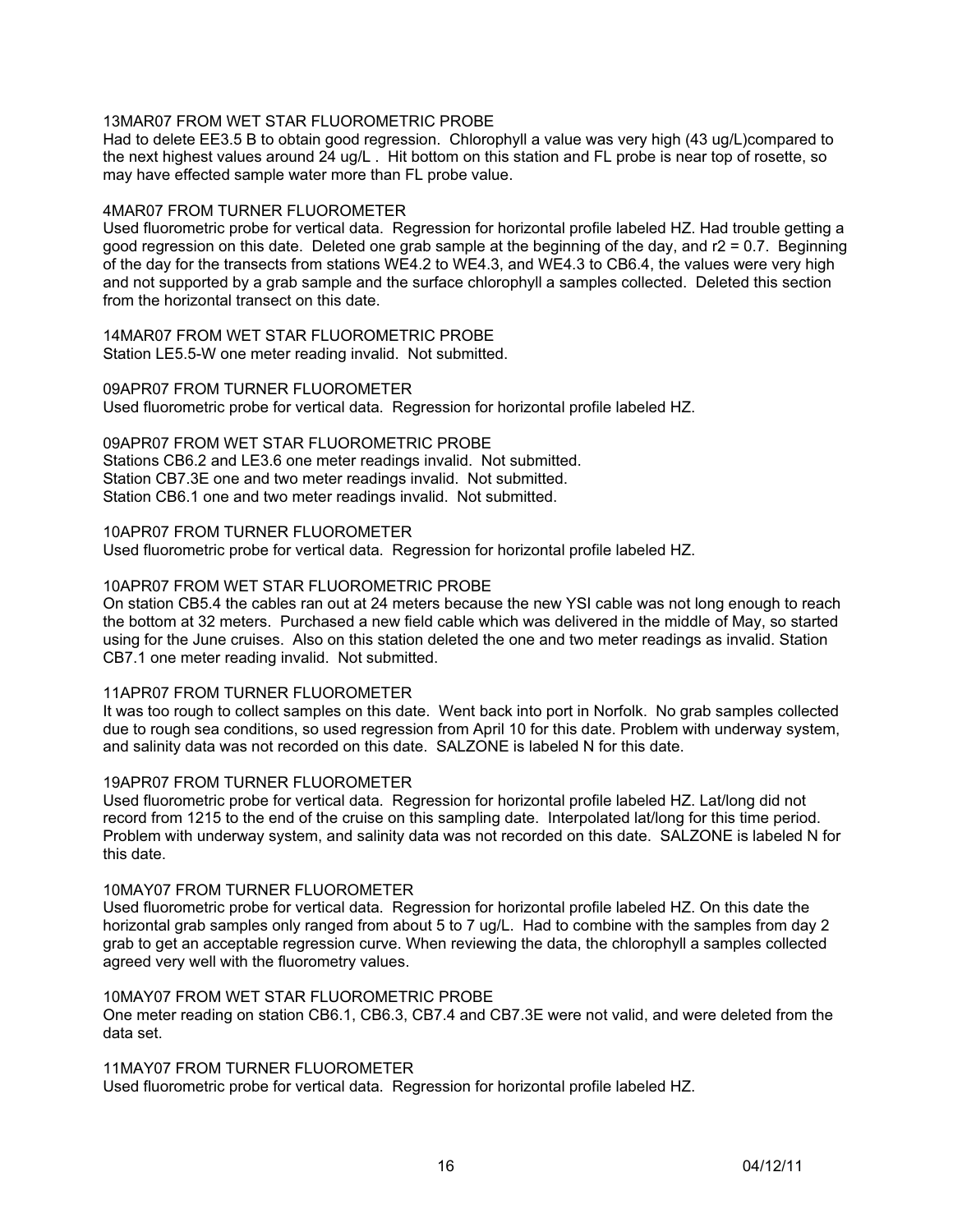## 11MAY07 FROM WET STAR FLUOROMETRIC PROBE

Data for station CB5.5 did not save properly. There is no data for this station. For station CB5.4 collected bottom sample at 29 meters, although station depth was 33 meters total. New cable on the YSI 6600 V2 could not reach deeper. New longer cable had been ordered, but was not received before this cruise. One meter reading on station CB5.4 was not valid, and was deleted from the data set.

#### 12MAY07 FROM TURNER FLUOROMETER

Used fluorometric probe for vertical data. Regression for horizontal profile labeled HZ.

#### 12MAY07 FROM WET STAR FLUOROMETRIC PROBE

On station WE4.2 syringe with deionized water inadvertently left on seabird probes, this data was not reported.

#### 05JUN07 FROM TURNER FLUOROMETER

Used fluorometric probe for vertical data. Regression for horizontal profile labeled HZ.

#### 06JUN07 FROM TURNER FLUOROMETER

Used fluorometric probe for vertical data. Regression for horizontal profile labeled HZ. Only collected station CB6.1 on this date. Seas and winds too high to safely sample. One horizontal grab sample collected on this date. Combined with day 1 for a regression. Station EE3.4 was not collected on this cruise.

## 06JUN07 FROM WET STAR FLUOROMETRIC PROBE

Only collected station CB6.1 on this date. Seas and winds too high to safely sample. Station was a pycnocline station, so had 4 vertical grab samples to make a regression for this day. Station EE3.4 was not collected on this cruise.

#### 07JUN07 FROM TURNER FLUOROMETER

Used fluorometric probe for vertical data. Regression for horizontal profile labeled HZ. The lat/long and SALZONE were recorded intermittently from 0746 to 0758. The SAlZONE is recorded as N where salinity was not collected, and the lat/long was interpolated for this time period.

#### 11JUN07 FROM TURNER FLUOROMETER Used fluorometric probe for vertical data. Regression for horizontal profile labeled HZ.

## 18JUN07 FROM TURNER FLUOROMETER

Used fluorometric probe for vertical data. Regression for horizontal profile labeled HZ. The lat/long and SALZONE did not record from 0850 to 0852 and from 1112 to 1120. The SALZONE is recorded as N where salinity was not collected, and the lat/long was interpolated for these time periods.

#### 18JUN07 FROM WET STAR FLUOROMETRIC PROBE

Did not collect one and two meter fluorometry readings on station CB6.1.

## 19JUN07 FROM TURNER FLUOROMETER

Used fluorometric probe for vertical data. Regression for horizontal profile labeled HZ.

## 20JUN07 FROM TURNER FLUOROMETER

Used fluorometric probe for vertical data. Regression for horizontal profile labeled HZ.

## 20JUN07 FROM WET STAR FLUOROMETRIC PROBE

On station CB7.3, R/V Captain had to abort station before reaching bottom due to safety concerns with rough sea and current conditions. Station was 17 meters deep, but only reached 7 meters. Could not sample station CB8.1 E due to Navy activity. No vessels allowed into the area. 07JUL07 -Deleted one meter value for station CB7.3E from data set.

Could not sample station CB7.3 due to weather conditions which made sampling unsafe.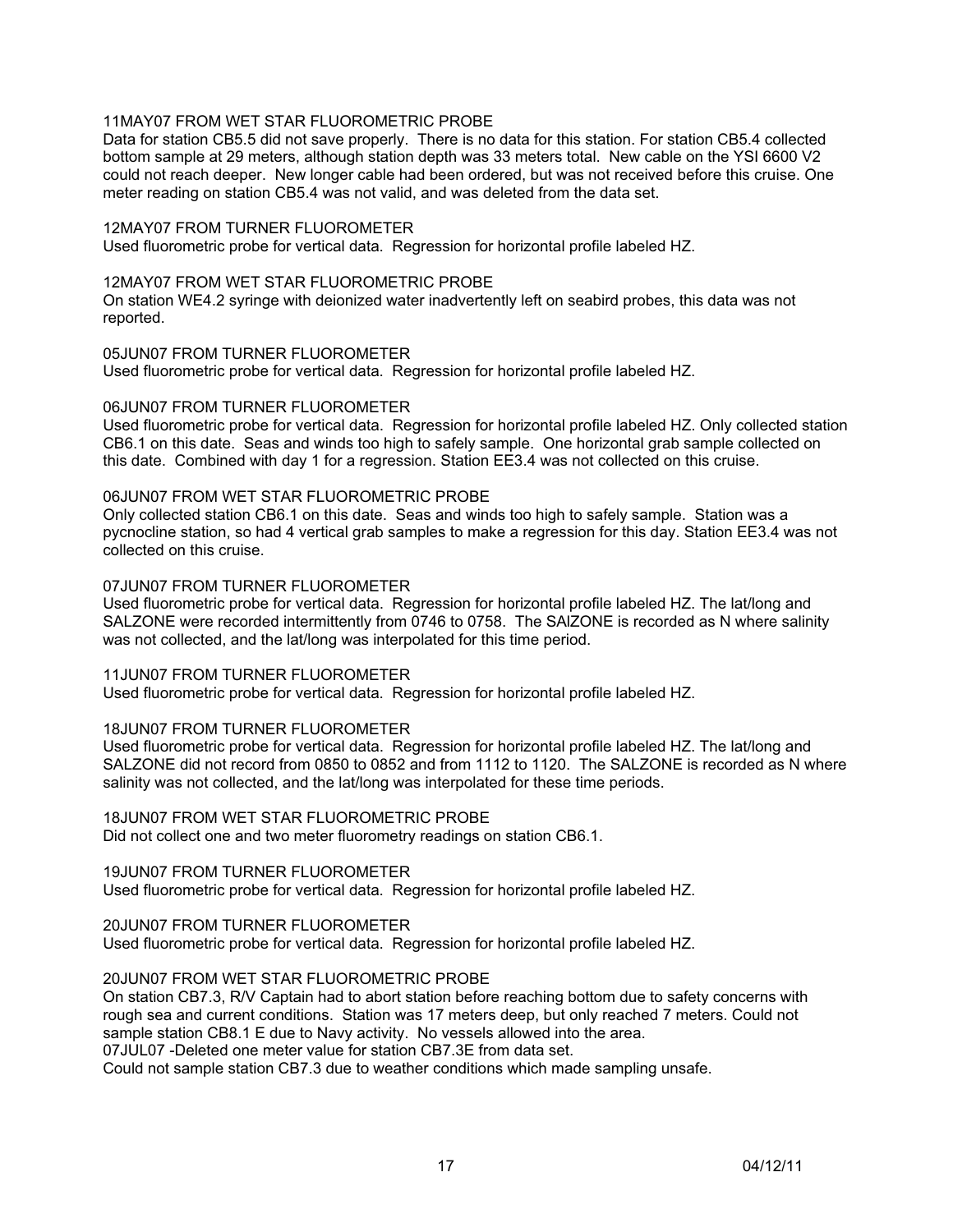09JUL07-No variety on this data in fluorometry values or chlorophyll a values. Combined all 3 days of cruise to get a regression that worked on this date.

25JUL07- There was very little variety on the chlorophyll samples collected for the regression, or in the fluorometry values recorded. Only used 3 of the 5 samples collected to get an acceptable r2.

07AUG07-Computer on board the R/V Slover collecting salinity data did not have any data until 1400. The SALZONE is labeled N where no data was collected. On station CB5.4, there are some negative chlorophyll a values. This is due to extremely low chlorophyll a on this station, and it is down near the detectable limit for this analysis.

21AUG07-Salinity not registering until 0818. SALZONE is labeled with an N until this point. Extremely high chorophyll a values at the beginning of this date. These are as leaving port and heading to first Bay station CB8.1. A red tide was observed in this area (pass station LE5.5-W at Hampton Roads Bridge tunnel as head at to the mainstem Chesapeake Bay from port on the Elizabeth River) and that is what the fluorometer was reading. Also, extremely low chlorophyll a values along the Bay mouth were confirmed from chlorophyll a samples collected and analyzed in the laboratory. Data invalid for one meter reading on CB6.1, CB6.2 and CB7.2. Could not get a very good regression on this date.

22AUG07- Stations EE3.4 and EE3.5 did not work with the other stations for the regression curve. A separate regression was created for these two stations. Will label this curve EE.

23AUG07- Red tide observed around station LE5.5-W. Extremely high chorophyll a values around this station.

20SEP07-GPS did not record values for one minute at 1206. Interpolated lat/long during this time period.

24SEP07-Red tide observed around stations LE5.5-W, WE4.2 and CB8.1E.

Due to extremely high surface values on WE4.2 and LE5.5-W, when the regression was applied to the vertical probe data, many of the values had negative chlorophyll. Created a separate regression for the low values and will label this curve low. WE4.3 and WE4.4 chlorophyll a

values for fluorometry are much higher with both regressions than the grab samples collected. This date is submitted, but it may be an overestimation of the chlorophyll a present at those two stations. CBP 469

# Day 1 15OCT07

Used fluorometric probe for vertical data. Regression for horizontal profile labeled HZ.

## Day 2 16OCT07

Used fluorometric probe for vertical data. Regression for horizontal profile labeled HZ. On station CB5.4 there is no fluormetery data for the bottom at 33 meters.

## Day 3 17OCT07

Used fluorometric probe for vertical data. Regression for horizontal profile labeled HZ. Red tide observed on station WE4.2 and during transits around station WE4.3. This is illustrated in some very high chlorophyll a observations.

## CBP 470

Could not sample on November 6 and 7, 2007 due to rough seas and high winds which made sampling unsafe. On November 8, 2007 still too rough to sample lower Chesapeake Bay, but able to go up north and sample. Due to the shorter days and the additional travel time, could not sample stations EE3.4 and CB5.4W. Research vessel was unavailable for 3rd day of sampling on November 12 and 13, 2007 so completed cruise on November 14, 2007.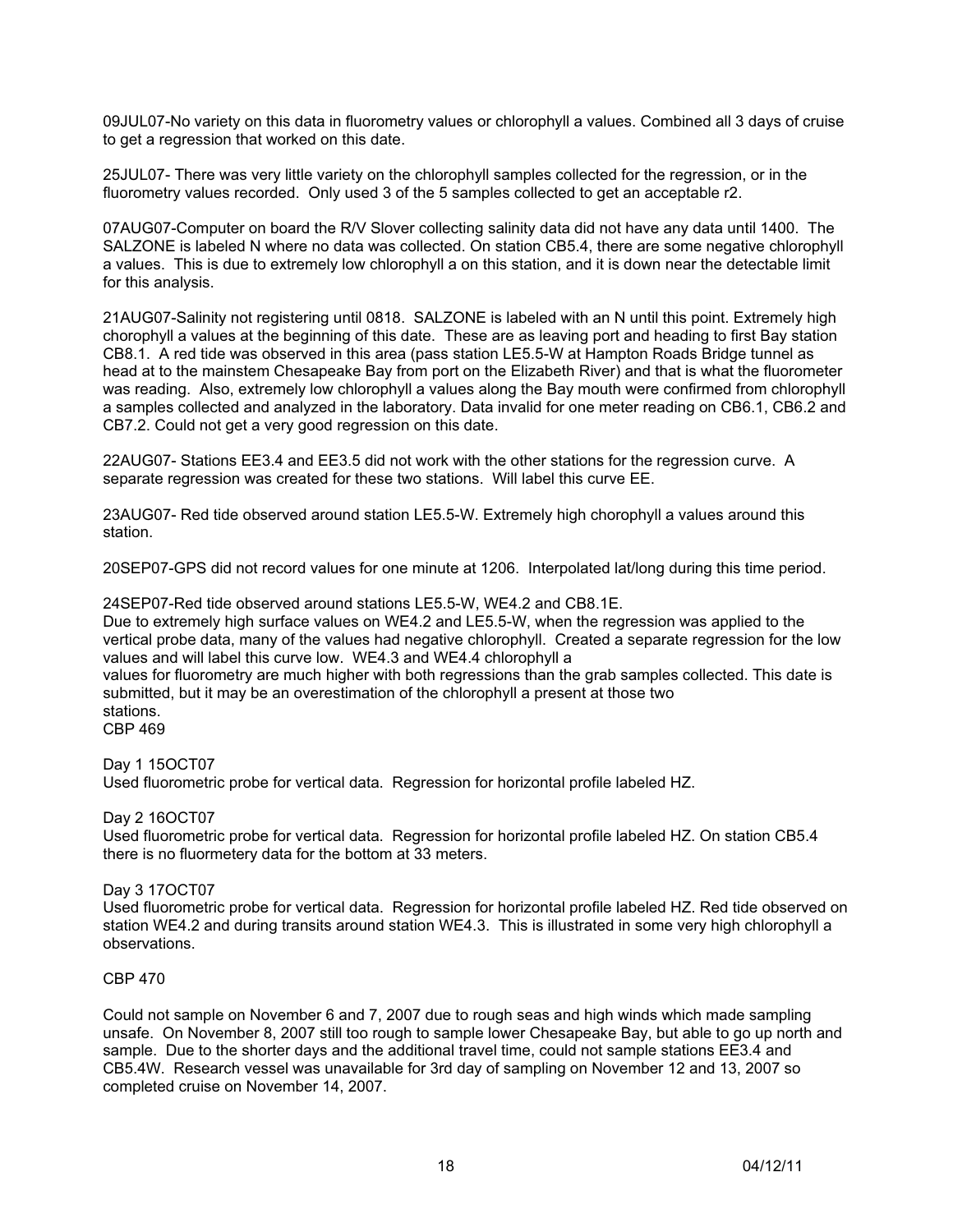Day 1 08NOV07 FROM TURNER FLUOROMETER

Used fluorometric probe for vertical data. Regression for horizontal profile labeled HZ.

#### Day 2 09NOV07 FROM TURNER FLUOROMETER

Used fluorometric probe for vertical data. Regression for horizontal profile labeled HZ. Very low chlorophyll a values confirmed by samples collected in the field.

#### Day 3 14NOV07 FROM TURNER FLUOROMETER

Used fluorometric probe for vertical data. Regression for horizontal profile labeled HZ.

CBP 471

Could not sample stations CB7.3 and CB6.4 due to rough seas and high winds which made sampling unsafe. Very little variety for this cruise on fluorometry values or chlorophyll a values.

#### Day 1 10DEC07 FROM TURNER FLUOROMETER

Used fluorometric probe for vertical data. Regression for horizontal profile labeled HZ. Regression equation has an r2 = 0.7 because not very much variety in fluorometric readings or the chlorophyll a values for the grab samples.

# Day 2 11DEC07 FROM TURNER FLUOROMETER

Used fluorometric probe for vertical data. Regression for horizontal profile labeled HZ. For two shallow stations, WE4.1 and CB5.4W a separate regression had to be calculated. Will submit this regression with the extension A.

## Day 3 12DEC07 FROM TURNER FLUOROMETER Used fluorometric probe for vertical data. Regression for horizontal profile labeled HZ. CBP Cruise 473

Sea conditions made it unsafe to sample on January 15 through 18, 2008. Rescheduled the research vessel and sampled the following week. Used TURNER FLUOROMETER fluorometric probe for all vertical data. Very little variety for chlorophyll a values and fluorometry grab samples, so had to combine regression with day 1 to get a valid regression equation. Fluorometry data matched very well with surface chlorophyll a and grab samples.

## CBP Cruise 474

Sampled one station on February 12, 2008, then R/V Captain determined it was unsafe to continue sampling in deteriorating weather conditions and came back into port. Sea conditions made it unsafe to sample on February 13-15 and 19-20, 2008. Sampled on February 20 - 22,

2008, but could not safely sample Bay mouth stations on these dates. Sampled Bay mouth stations on February 25, 2008. On February 22 could not sample station CB7.1 due to weather conditions, which made sampling this station unsafe. Used fluorometric probe for all vertical data.

12FEB08-Only one station sampled on this date, and only two vertical grab samples collected. There are only 4 meters for the vertical profile, and two of these have chlorophyll a grab samples associated with them. Used just two points to create the regression. Used regression from 2/20/08 for this date.

20FEB08 Very little variety on this date for chlorophyll a and fluorometery values. Hard to obtain a good regression curve. Vertical fluorometry data matched very well with the vertical chlorophyll a samples collected when data was reviewed.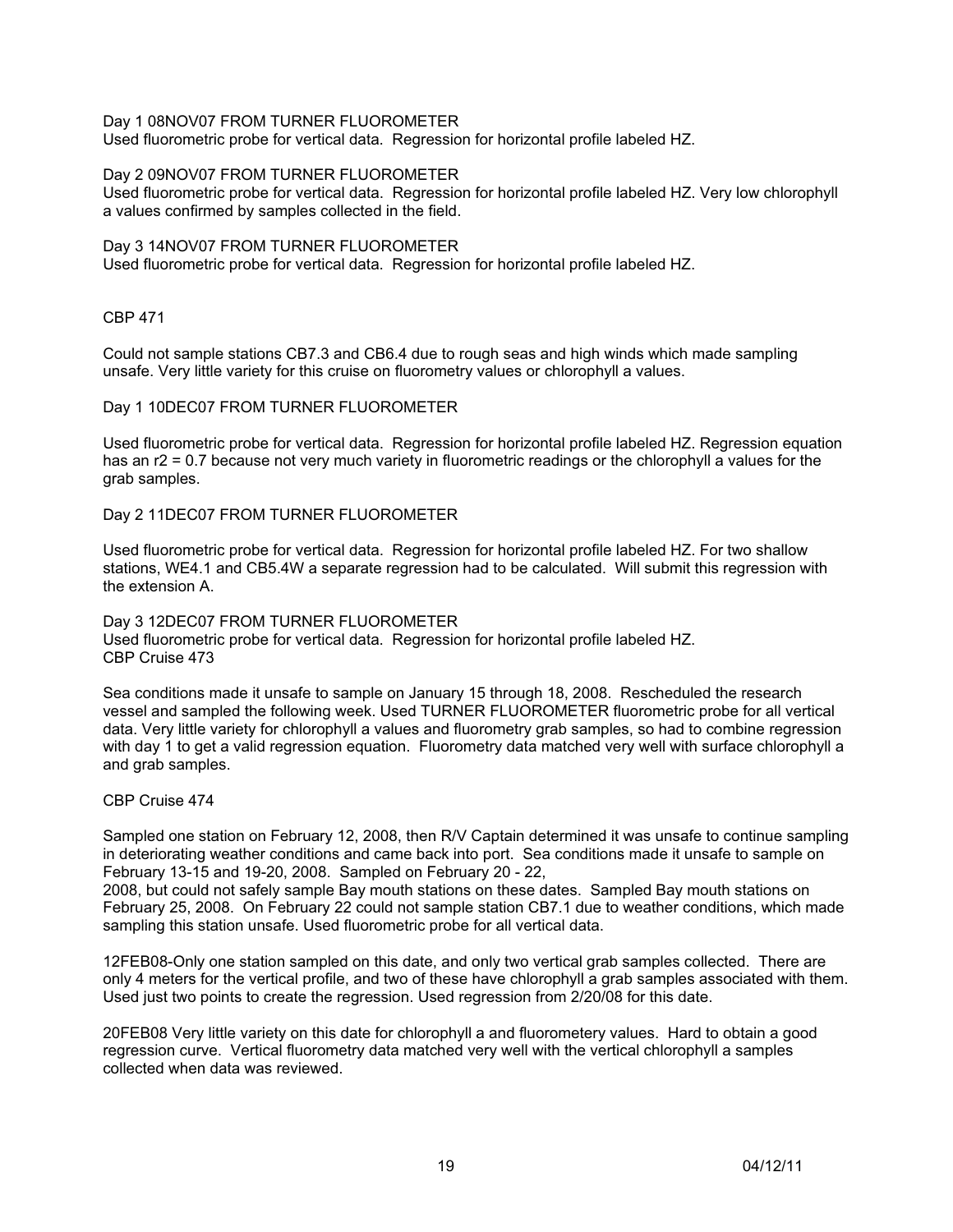21FEB08- Tried to leave dock in morning, and sea conditions made it unsafe to sample. In addition, deck was frozen. Left for first station around noon. Believe rough sea conditions effected the

horizontal fluorometery sampling, and caused problems with the flow through pump during a few transects. The following data was not submitted:

• Time 1214 to 1341 during transect from dock to station CB5.5, and from station CB5.5 to station CB5.4W.

• Time 1451 to 1501 during transect from CB5.4 to CB7.1N

• Time 1541 to 1543 ,1546 to 1557, and 1610 to end of day at 1627 during transect from CB7.1N and EE3.4.

21FEB08- There is no 1.0 meter fluorometry reading for station CB5.4W, CB7.1N, CB5.5 and CB5.4. Very rough seas on this date, probe was probably coming out of the water. Very little variety on this date for chlorophyll a and fluorometery values. Hard to obtain a good

regression curve. Had to combine with day 4 to obtain a valid regression curve.

22FEB08- Only 3 horizontal grab samples on this date, and no real variety. Combined with day 5 grab samples to obtain a valid regression curve. Fluorometry data matched very well with the surface chlorophyll a and samples collected when data was reviewed. There is no 1.0 meter fluorometry reading for station WE4.3.

## CBP Cruise 477/478

Sampled nine stations on March 18, 2008. Sea conditions made it unsafe to sample on March 17 and 19- 20, 2008. Rescheduled research vessel for March 26-28 but unable to sample on these dates. Rescheduled research vessel for April 1-3, but only able to sample one station on April 1 due to sea conditions, and could not sample April 2 or 3. Only completed 10 stations for this month due to unsafe sea conditions.

01APR08-Only collected station LE5.5-W for the mainstem CBP on this date. Collected Elizabeth River on this date, and used station ELI2 in regression so had 4 points.

## CBP 479

Sea conditions made it unsafe to sample on April 14 through 16, 2008. Went up the Bay on April 17, 2008 because sea conditions made it unsafe to sample the lower portion of the Virginia Chesapeake Bay. Rescheduled the research vessel for April 21-22, but high winds and rough seas made it unsafe to sample on these dates. Heavy rain occurred April20-22, 2008. Completed remaining 6 stations for this cruise on April 24, 2008. Used fluorometric probe for vertical data.

17APR08- Station CB5.4 no values for 1 and 2 meters. Stations CB7.1, CB7.2, CB7.1N and CB5.5 no value for 1meter.Problem with values on station CB5.4W. Does not look like probe was turned on. Deleted this

station from data set.

24APR08-Hardly any variety for chlorophyll a grab samples and fluorometry values. Had to delete 2 of the 5 points to obtain a valid regression. Station CB7.3 no value for 1 and 2 meters.

CBP Cruise 480-Sea conditions made it unsafe to sample on May 12-13, 2008. Went up the Bay on May 14, 2008 because sea conditions made it unsafe to sample the lower portion of the Virginia Chesapeake Bay. Used fluorometric probe for all vertical data.

14MAY08-EE3.41.0 meter not collected. EE3.5 1 through 4 meters appear invalid, did not submit.

15MAY08- Hardly any variety on chlorophyll a values, so hard to get a good regression equation.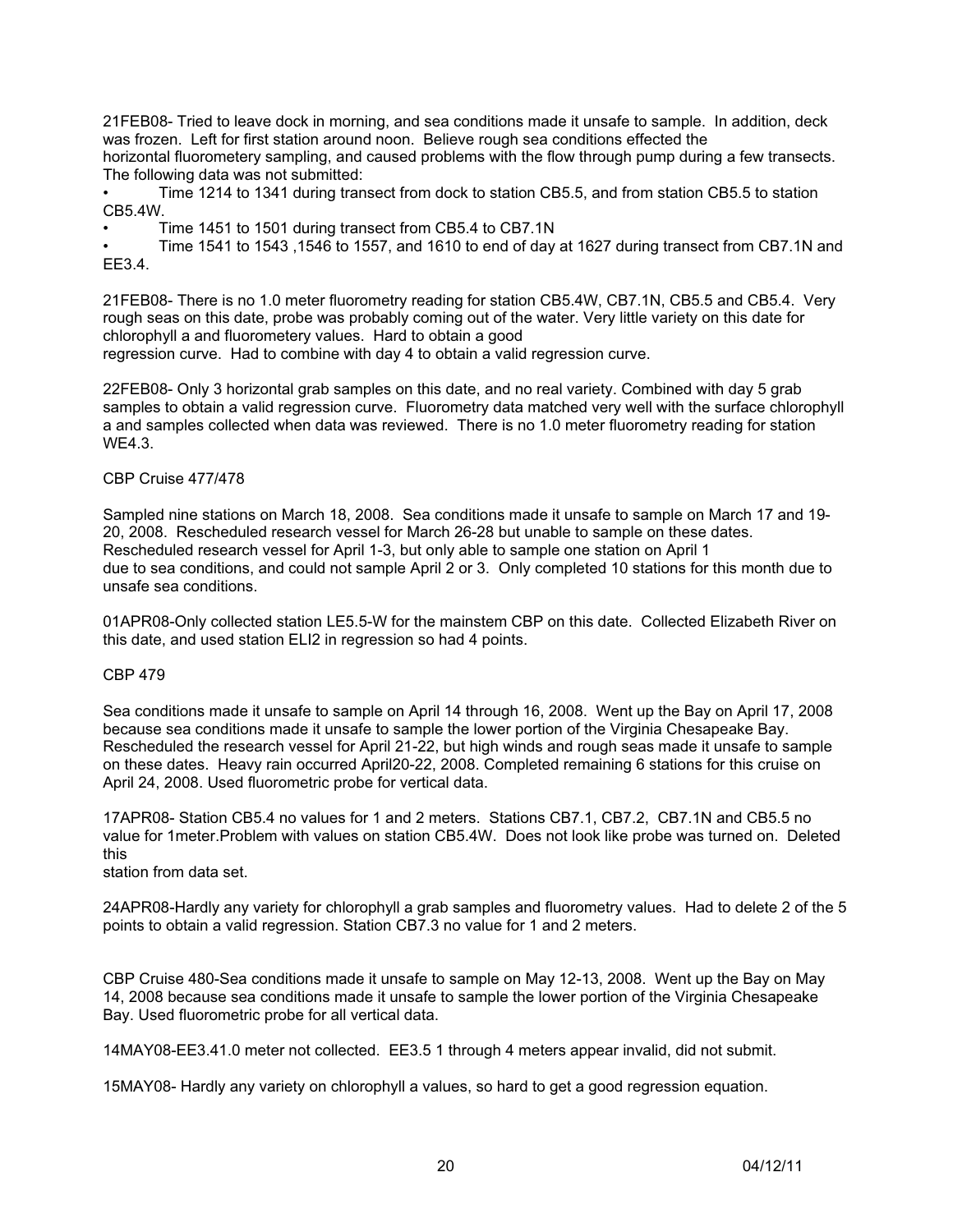CBP Cruise 482- Heat advisories on June 9 and 10, 2008. Heat index 105ø to 110ø F. Cold front moved in on June 11, 2008 and winds increased. On this date could not sample stations CB6.4, CB7.3 and LE5.5-W due to unsafe sampling conditions. Sampled these station on June 12, 2008. Used fluorometric probe for all vertical data.

09JUN08-No grab samples collected at beginning and end of day, so cannot confirm the higher chlorophyll a values seen at these times. Will submit these values, because they could be correct just no grabsamples at these times.

10JUN08- Data not saved on computer from station WE4.2 properly. No data submitted for this station. Had problems getting a good regression curve. Combined with data from day 1 and still low correlation; but when compared vertical probe values obtained to the chlorophyll a samples collected for surface, bottom and pycnocline samples they agreed fairly well. Fluorometry probe data looks representative of the chlorophyll a values present in the water column.

11JUN08- Could only collect 3 sheltered stations on this date due to rough sea and winds making it unsafe to sample open water Bay stations. Only 2 horizontal grab samples collected. Combined with day 4 for regression equation. High chlorophyll a values at beginning of day confirmed with a grab sample.

12JUN08- Collected last 3 stations on this date. Only 3 horizontal grab samples collected. Combined with day 3 for regression equation. The salinity did not record in the morning on the underway profile, so SALZONE is recorded as N for this time period (09:16 to 11:00). Had to delete station CB6.4 to get good r2. Only used data from station LE5.5-W and CB7.3. Reported all of the data for the three stations collected.

CBP 484-Used fluorometric probe for vertical data. Regression for horizontal profile labeled HZ.

07JUL08- No 1.0 meter reading for vertical Fluorometry profile at station CB7.3E. The salinity did not record in the morning on the underway profile, so SALZONE is recorded as N for this time period (0728 to 1209).

08JUL08-Only 2 horizontal grab samples collected, since sampling day cut short due to unsafe weather conditions. Combined with day 3 for regression equation. GPS did not record from 0827 to 0832. LAT/LONG values interpolated for this time period. Negative chlorophyll a values in lower depths of station CB5.4 are confirmed by chlorophyll a grab values < 1 ug/L, and the dissolved oxygen values on this station were <1.0 mg/l below 13 meters.

09JUL08- Could only collect sheltered stations on this date due to rough sea and winds making it unsafe to sample open water Bay stations.

CBP 485- Used fluorometric probe for vertical data. Regression for horizontal profile labeled HZ.

21JUL08- Low fluorometry values supported by low chlorophyll a values collected on this date.

22JUL08- Severe thunderstorms caused reduced sampling schedule on July 22, 2008. In the middle of the day had to go into port to seek shelter. After the storm continued sampling. Did not sample the following stations due to the thunderstorms: EE3.4, EE3.5 and CB7.1. GPS did not record for the time 1424 to 1426, interpolated lat/long for this time period. No 1.0 meter vertical fluorometeric probe data on CB7.1S.

23JUL08- No variety with the chlorophyll a values or fluorometery values on this date. Had to combine with day 2 horizontal grabs for a valid regression curve. When compared data to chlorophyll a grabs that were collected there was very good agreement.

CBP 486- Used fluorometric probe for vertical data. Regression for horizontal profile labeled HZ.

11AUG08- For station CB7.2 no fluorometry values for 1 through 4 meters. For station CB6.3 no fluorometry for 1.0 meter.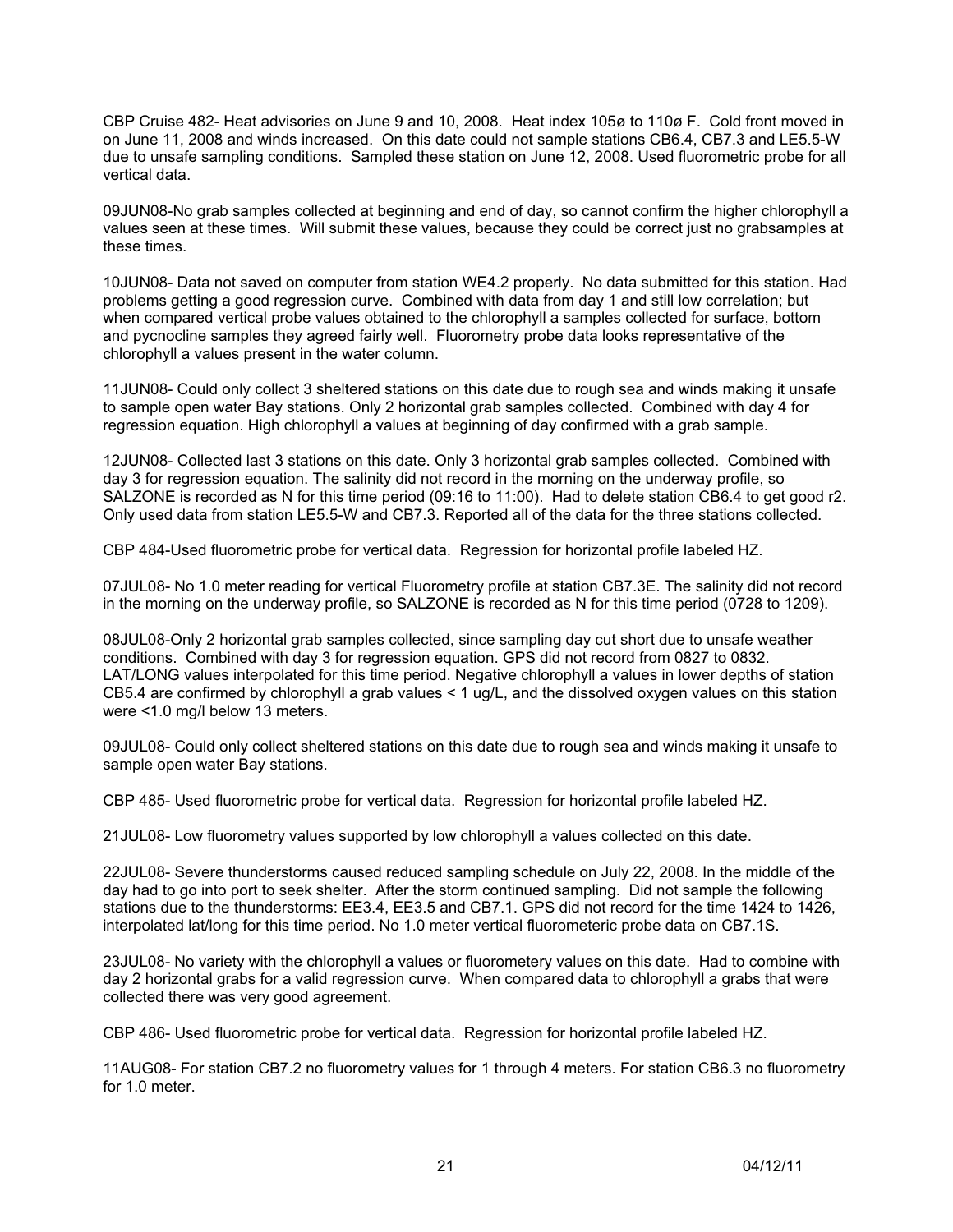12AUG08- For station CB7.1S no fluorometry values for 1 through 3 meters.

13AUG08- Algal bloom observed around station LE5.5-W. For station WE4.2 no fluorometry value for 11 meters.

CBP 487- Used fluorometric probe for vertical data. Regression for horizontal profile labeled HZ.

25AUG08- High fluorometry values at very beginning of day confirmed by a chlorophyll a grab sample collected. No one meter readings for stations CB7.1S and CB7.2.

26AUG08- High winds and rough seas delayed time left dock until afternoon.

27AUG08- Only one station collected on this date CB7.1, so only one horizontal grab sample collected. Combined with day 2 horizontal grab samples for regression.

02SEP08- The high fluorometry values in the lower part of the profile on station CB7.3 are not confirmed by the chlorophyll a values collected at the bottom pycnocline (9 meters) and the bottom (12 meters). Did not delete these values from the data set, but the chlorophyll a samples collected in the field make this station questionable?

CBP 489- Used fluorometric probe for vertical data. Regression for horizontal profile labeled HZ. Could not sample September 15-17, 2008 due to winds and sea conditions which made sampling unsafe. On September 18, 2008 only able to sample 5 sheltered stations. No 1.0 meter reading for station WE4.3. On September 19, 2008 gale force winds made it unsafe to sample.

Rescheduled Research Vessel for next available dates of September 24-26, 2008, but a large coastal storm entered area during this time and could not sample. Were able to sample on September 29 and 30, 2008. Due to winds in morning of September 29, 2008 delayed leaving dock, and could not sample lower Chesapeake Bay stations due to sea conditions. Could not sample stations EE3.4 and CB5.4W due to travel time heading

up to the northern portion of the Virginia Chesapeake Bay, and the delay leaving dock in the morning.

On stations CB7.1S, CB6.4, CB7.3E, CB7.2E, CB8.1E, CB6.3 and WE4.3 there was no visible algal bloom present in the water, but the surface filters at each station displayed some degree of red. Extra samples were collected for phytoplankton analysis, and they reported the red was due to ciliates. Ciliates have red photosynthetic endoysymbiotes, and are often associated with localized red discoloration of the water. The stations CB7.2E, CB7.3E and CB8.1E were the algal bloom was observed, did not work for the regression with the other stations. A separate regression curve was made for these threestations. This regression contains a B after the date to differentiate it.

17DEC08- Used fluorometric probe for vertical data. Regression for horizontal profile labeled HZ. At the beginning of the day the fluorometer had very high values and 2 grabs were collected. The high values skewed the regression too high, so that when the fluorometry was calculated the Bay mouth had negative values and other areas calculated out to much higher chlorophyll a than the grab samples supported. Combined day 2 horizontal grab samples with 3 low grab samples for day 1. Used this regression for the Bay mouth and the rest of the day from 0931 to end of sampling date. This regression will be labeled 20081217HZB. Used regression with only day 1 samples with high values for the morning from 0735 to 0930.No 1.0 meter reading on CB7.4N, CB6.2, CB6.3 and CB7.2.

18DEC08-No 1.0 meter reading on CB5.4 and CB7.1N.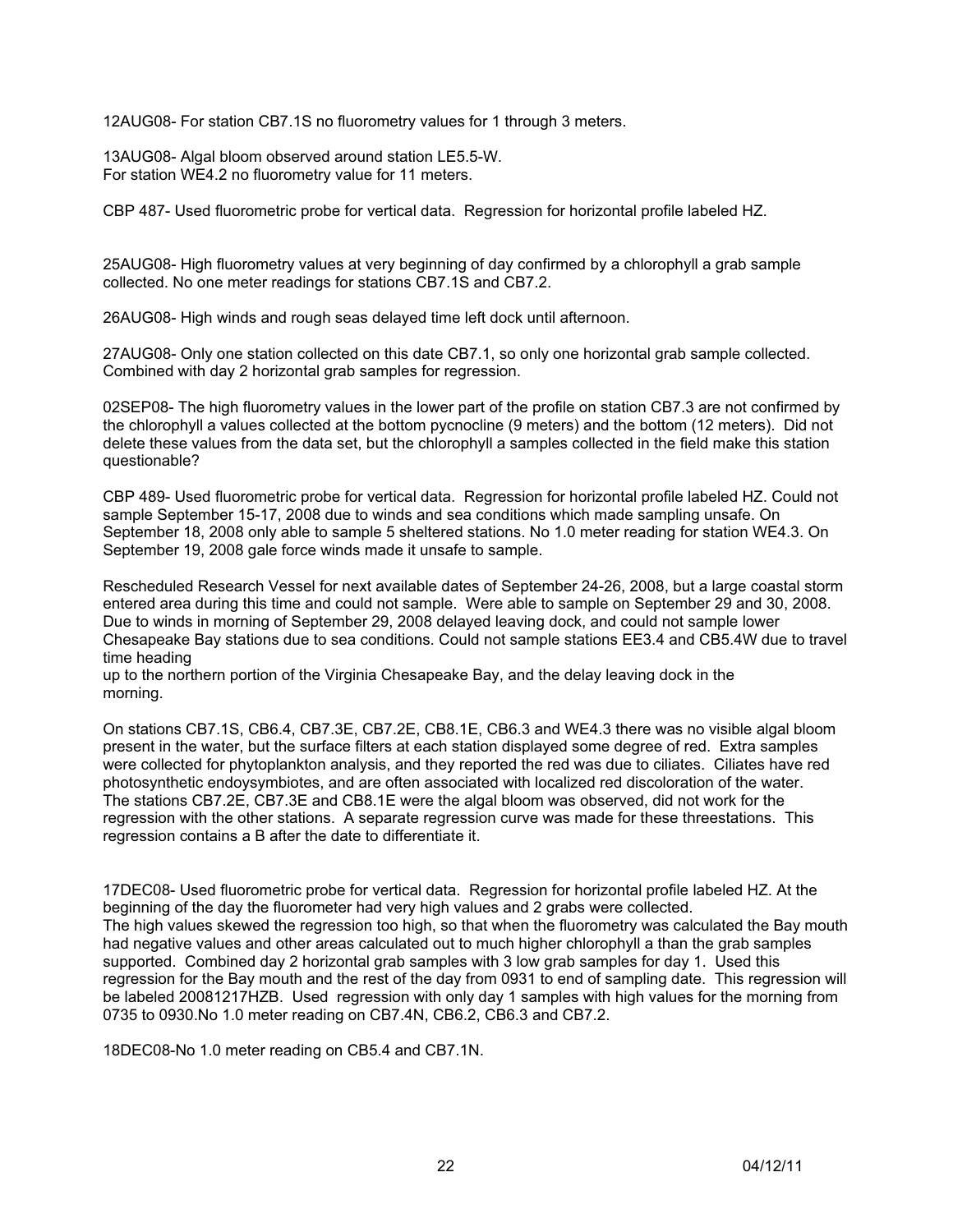19DEC08-Used fluorometric probe for vertical data. Regression for horizontal profile labeled HZ. Appeared that on station LE5.5-W, the vertical fluorometric probe was turned off. Will not report the values from this station.

October 2008-Could not sample October 20-25, 2008 due to winds and sea conditions which made sampling unsafe. On October 27, 2008 only able to sample 5 stations, because winds and seas increased in afternoon. Could not sample stations EE3.4 and CB5.4W due to travel time and short length of days. On this cruise not a lot of variety found in the fluorometry values and chlorophyll a values. Had problems getting acceptable regression curves.

27OCT08-Used fluorometric probe for vertical data. Regression for horizontal profile labeled HZ. Not a lot of variety on the chlorophyll a and fluorometry values, so had to combine the days to get an acceptable regression curve. Could not use the data from October 30, so combined the values from October 27 and 31 for regression curve.

No 1.0 meter reading for stations CB7.3 and LE5.5-W. No 1.0 and 2.0 meter readings for stations CB7.4N, CB8.1E and CB8.1.

30OCT08- Used fluorometric probe for vertical data. Regression for horizontal profile labeled HZ. High seas on this date. Vertical profile readings could be more than a meter off due to seas.

Not a lot of variety on the chlorophyll a and fluorometry values, so had to combine the days to get an acceptable regression curve. Could not use the data from October 30, so combined the values from October 27 and 31 for regression curve. Rough seas may be why the values for October 30 did not work in regression. This data is questionable. No 1.0 meter reading for stations WE4.1, WE4.3, CB6.2, CB7.1S and LE3.7.

31OCT08- Used fluorometric probe for vertical data. Regression for horizontal profile labeled HZ. No 1.0 meter reading for stations EE3.5, CB7.2E, CB7.1N, CB5.4, CB5.5 and CB7.2.Not a lot of variety on the chlorophyll a and fluorometry values, so had to combine the days to get an acceptable regression curve. Could not use the data from October 30, so combined the values from October 27 and 31 for regression curve.

November 2008-Sampled 11 stations on November 17, 2008. Could not sample November 18-21 and 25, 2008 due to winds and sea conditions which made sampling unsafe. Sampled 8 stations on November 24, 2008. Due to weather conditions did not sample the following stations: EE3.4, EE3.5,CB5.4, CB5.4W, CB5.5, CB7.1, CB7.1N and CB7.1S.

17NOV08-Used fluorometric probe for vertical data. Regression for horizontal profile labeled HZ. No 1.0 meter reading for stations CB7.3 and LE5.5-W.

24NOV08-Used fluorometric probe for vertical data. Regression for horizontal profile labeled HZ. High seas on the stations CB6.2 and CB6.3 on this date. Vertical profile readings could be more than a meter off due to seas. No 1.0 meter readings for these stations. Had a difficult time obtaining a regression equation, the chlorophyll a values had very little range on this date. Combined with day 1 to obtain a regression. When comparing fluorometry values to the chlorophyll a samples collected on the vertical profile, the fluorometry values agreed very well. Even though regression was hard to obtain, believe fluorometry values are representative of the values found in the water column on this date.

13JAN09- Regression for horizontal profile labeled HZ. There are two horizontal regression equations for this date. One regression is for times 0728 to 0817 and 1304 to the end of the day, and this regression was obtained using the horizontal grab samples. The other regression equation was for the Chesapeake Bay mouth area for the time 0831 to 1247. The regression equation for the Chesapeake Bay mouth area was created using the vertical profile surface chlorophyll grab samples and matching them to the fluorometry values collected at the time the R/V Slover arrived on station. This was necessary, because using the regression obtained only from the horizontal grab samples, the fluorometry values for the Bay mouth area calculated out to very negative numbers. The regression for the Bay mouth area will have an A after the HZ extension. No 1.0 meter reading on station LE5.5-W. There are two vertical regression equations for this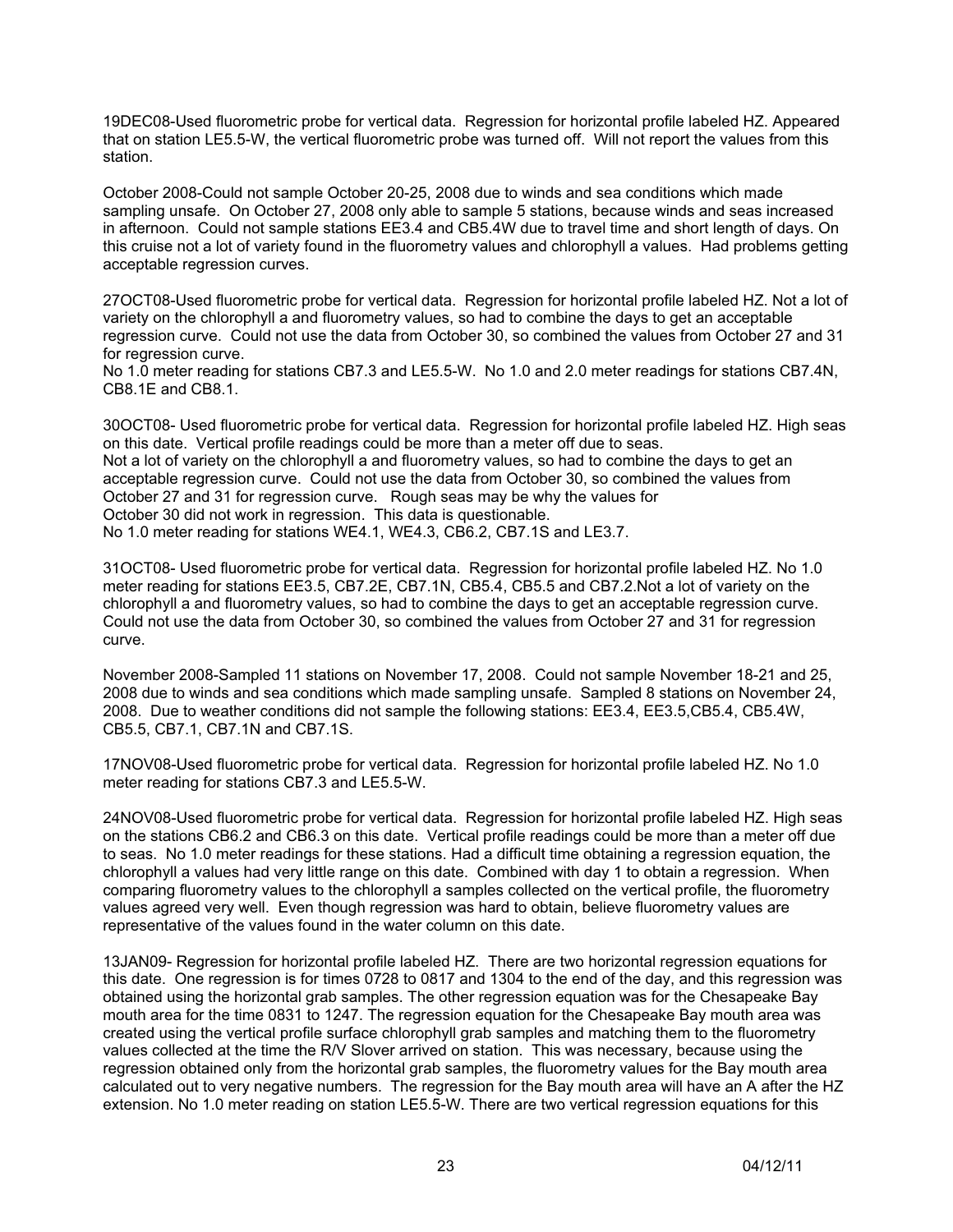date. For one regression the WE stations (WE4.1, WE4.2, WE4.3 and WE4.4) are omitted. For the second regression only the WE stations(WE4.1, WE4.2, WE4.3 and WE4.4) are used. The regression for the WE stations will contain a WE extension on the date.

30JAN09- Higher values at the beginning of the horizontal profile were not confirmed with a chlorophyll a grab sample. There was very little vertical variety in the chlorophyll a and fluorometry values. It was hard to obtain a regression equation due to this, so deleted 5 points and kept 19 to obtain a valid regression.

10FEB09- For this date chlorophyll a values for grab samples only differed by 1 ug/L for 5 samples collected. Had to combine with samples from day 3 for a valid regression equation. The horizontal profile data agreed well with the horizontal grab chlorophyll a samples collected and the surface chlorophyll a samples collected at each station. Problem getting a valid regression probably just due to no variety in the chlorophyll a data, and the horizontal profile looks representative of the values found on this date.

11FEB09-No 1.0 meter readings on stations WE4.1 and WE4.3.

CBP Cruise 501- Only have vertical fluorometry data for March 18, 2009. Only have horizontal fluorometry data for March 18 and 19, 2009. The horizontal fluorometry is from the Wet Star fluorometer on the R/V Slover, because the data collected with the Turner digital fluorometer was invalid for these dates. Cruise was originally scheduled for March 16-19, 2009. Could not sample on March 16 and 17, 2009 due to weather conditions. On March 18, 2009 a heavy fog blanketed the water, so left dock later in the morning and went slow to first station. Did not start collecting stations until the afternoon. On March 19, 2009 while on route to first station one of the R/V Slover's engines went out. Were unable to repair in the field, so collected no stations and returned to port in Norfolk. Completed the cruise the following week on another boat, and were unable to collect fluorometry on this vessel.

18MAR09- Data from the Turner fluorometer did not result in a valid regression equation. Submitted data from the horizontal fluorometer aboard the R/V Slover. No 1.0 meter reading for stations CB6.1 and CB6.2.

19MAR09-Only one horizontal grab sample collected on this date, so combined with day 1 for regression.

CBP Cruise 502- Collected 7 stations on April 13, 2009. Could not sample on April 14 through 16, 2009 due to weather conditions. Completed the cruise the following week on April 21, 22 and 24, 2009. Salinity values did not record properly for this Cruise. SALZONE is recorded as N.

13APR09- Not a lot of variety in chlorophyll a values. Hard to obtain a valid regression. The bottom values for chlorophyll a from the fluorometer on stations CB7.3 and WE4.2 are much higher than the chlorophyll a grab samples collected at these two stations.

21APR09- Very low chlorophyll a values observed on fluorometry are confirmed by chlorophyll a samples collected in those areas. Rosette malfunctioned on station CB7.1S, so no vertical fluorometry for this station

24APR09-Rosette malfunctioned on station CB7.4N, so no vertical fluorometry for this station. No value for 14 meters (bottom) on station CB7.4.

CBP Cruise 504- Could not sample on May 11, 2009 due to weather conditions which made sampling unsafe. Collected 22 stations on May 12-13, 2009. On May 14, 2009 went to first station CB6.4. Collected surface water and flurometery and went to bottom of station and collected water and fluorometery; then there was a complete power failure on the R/V Slover. Could not complete

station and had to manually bring rosette back on board vessel. R/V Slover came back into port and had generator fixed. Rescheduled for the following week to complete remaining 5 stations (including station CB6.4 since it was only partially collected on May 14). R/V Slover developed additional problems and had to go back in the yard, so rescheduled for June 1, 2009. Due to weather conditions could not sample Chesapeake Bay on June 1, so completed the cruise on June 2, 2009.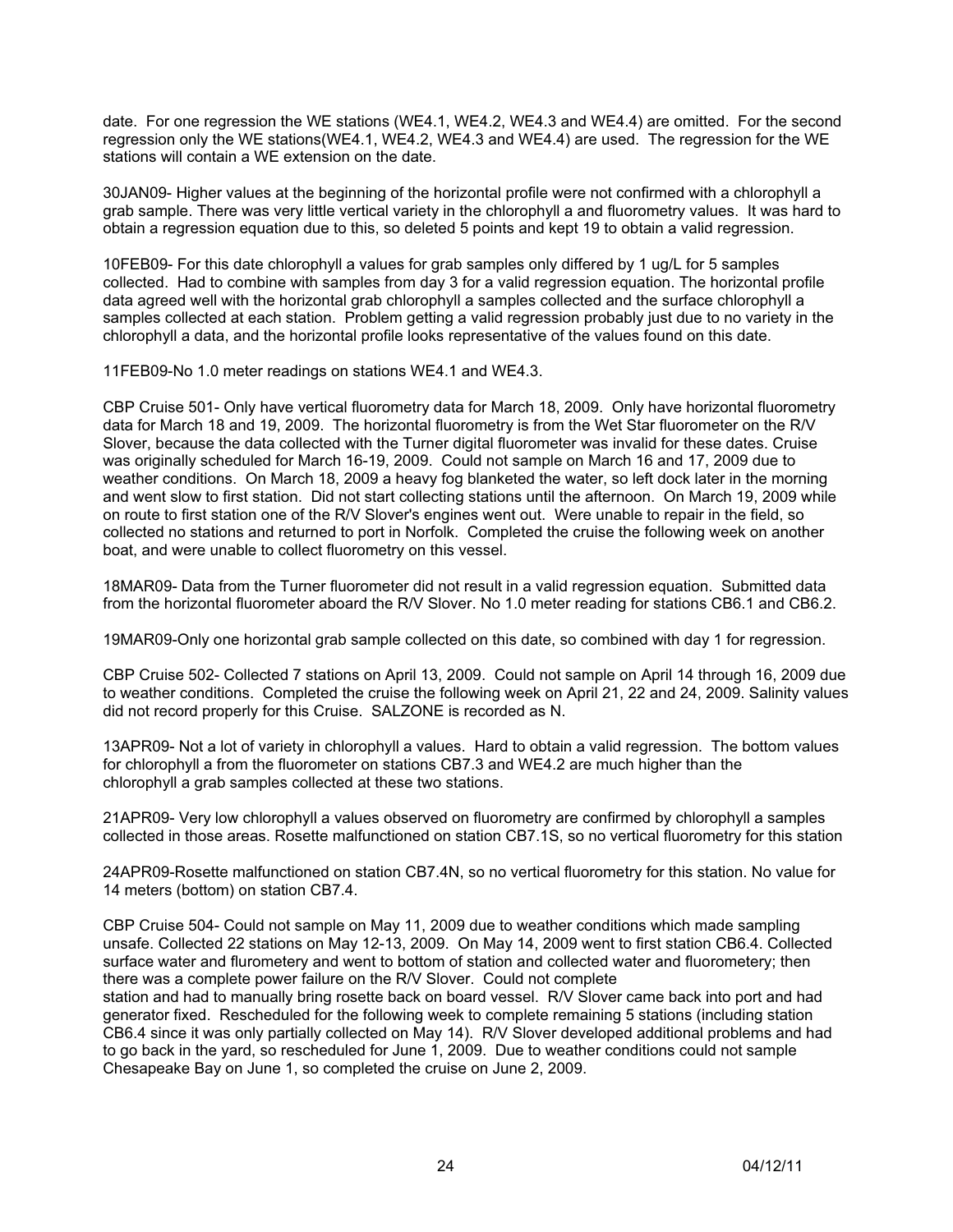12MAY09-Salinity and lat/long values did not record properly during the following time periods: 1110 to 1111, 1218 to 1222, 1347 to 1349, 1443 to 1509 and 1633 to 1644. SALZONE is recorded as N and lat/long are interpolated. No 1.0 meter reading for station CB7.4N. High chlorophyll a values seen in the middle of the profile on station CB6.1 were confirmed by the chlorophyll a samples collected at this station.

13MAY09-Salinity and lat/long values did not record properly during the following time periods: 0856 TO 0905, 0946 to 1009, 1039 to 1051, 1053 to 1102, 1151 to 1152, 1338 to 1404, 1411 to 1422,1505 to 1508, 1517 to 1521, 1526 to 1530, 1608 to 1612 and 1652 to 1710. SALZONE is recorded as N and lat/long are interpolated. No 1.0 meter reading for station CB5.4. High chlorophyll a values seen in the middle of the profile on station CB5.4 were confirmed by the chlorophyll a samples collected at this station.

14MAY09-Only collected one partial station (CB6.4) on this date due to power failure on research vessel. Only one grab sample collected before power failure, so combined with day 2 for regression on this date. Salinity and lat/long values did not record properly during the time period: 0920 TO 0925. SALZONE is recorded as N and lat/long are interpolated.

02JUN09-Salinity and lat/long values did not record properly during the following time periods: 1100 to 1105, 1115 to 1117, 1147 to 1150 and 1419 to 1431. SALZONE is recorded as N and lat/long are interpolated. Very little variety on chlorophyll a values on this date. Could not obtain a very good regression. The data for station LE5.5-W was not supported by the chlorophyll a values collected, and will not submit the data from this station. No 1.0 or 2.0 meter readings at station CB7.3. No 1.0, 2.0 or 3.0 meter readings at station CB6.4.

CBP Cruise 506 - Collected 22 stations on June 15 and 16, 2009. Could not sample on June 17, 2009 due to weather conditions which made sampling unsafe. Collected 4 stations on June 18, 2009, but could not safely sample station CB6.4 on either June 16 or 18, 2009.

15JUN09- Used fluorometric probe for vertical data. Regression for horizontal profile labeled HZ. Computer did not record for a portion of the transect from CB7.2E to CB7.2. High chlorophyll a values at beginning of the day confirmed with chlorophyll a grab sample collected. No 1.0 meter vertical reading for stations CB6.1, CB6.2, CB6.3, CB7.2, CB7.2E, CB7.3 and LE3.6. Fluorometry and chlorophyll a values did not have very much range on this date. Hard to get a good r2.

16JUN09- Used fluorometric probe for vertical data. Regression for horizontal profile labeled HZ. Computer did not record lat/long values and salinity values for the following times: 0740 to 0755, 0818 to 0824 and 1254 to 1305. Interpolated lat/long values for these time periods, and SALZONE reported as N. On station WE4.2 the fluorometry chlorophyll a values stay high the entire station (>10 g/L), but the bottom WE4.2 chlorophyll a sample analyzed in the laboratory was low (3.36 g/L).

18JUN09-Used fluorometric probe for vertical data. Regression for horizontal profile labeled HZ. High chlorophyll a values at end of the day confirmed with chlorophyll a grab sample collected.

13JUL09-Computer did not record lat/long values for the time 1224 to 1227. Interpolated lat/long values for this time period. No 1.0 meter reading for station CB6.1. Problems getting a good regression on this date due to very little variability in chlorophyll a and fluorometery values. Deleted all the stations around the Bay mouth as invalid and will not report data for these stations: CB8.1E, CB7.3, CB7.4 and CB7.4N.

14JUL09-Could not collect samples on July 14, 2009 due to high winds and rough seas which made sampling unsafe. Could not collect station EE3.4 due to a time delay on the R/V fixing an overheated engine.

15JUL09- Computer did not record lat/long values for the time 0730 to 0732. Interpolated lat/long values for this time period. No 1.0 meter reading for station CB7.1. Very low chlorophyll a values on station CB5.4 confirmed from grab samples.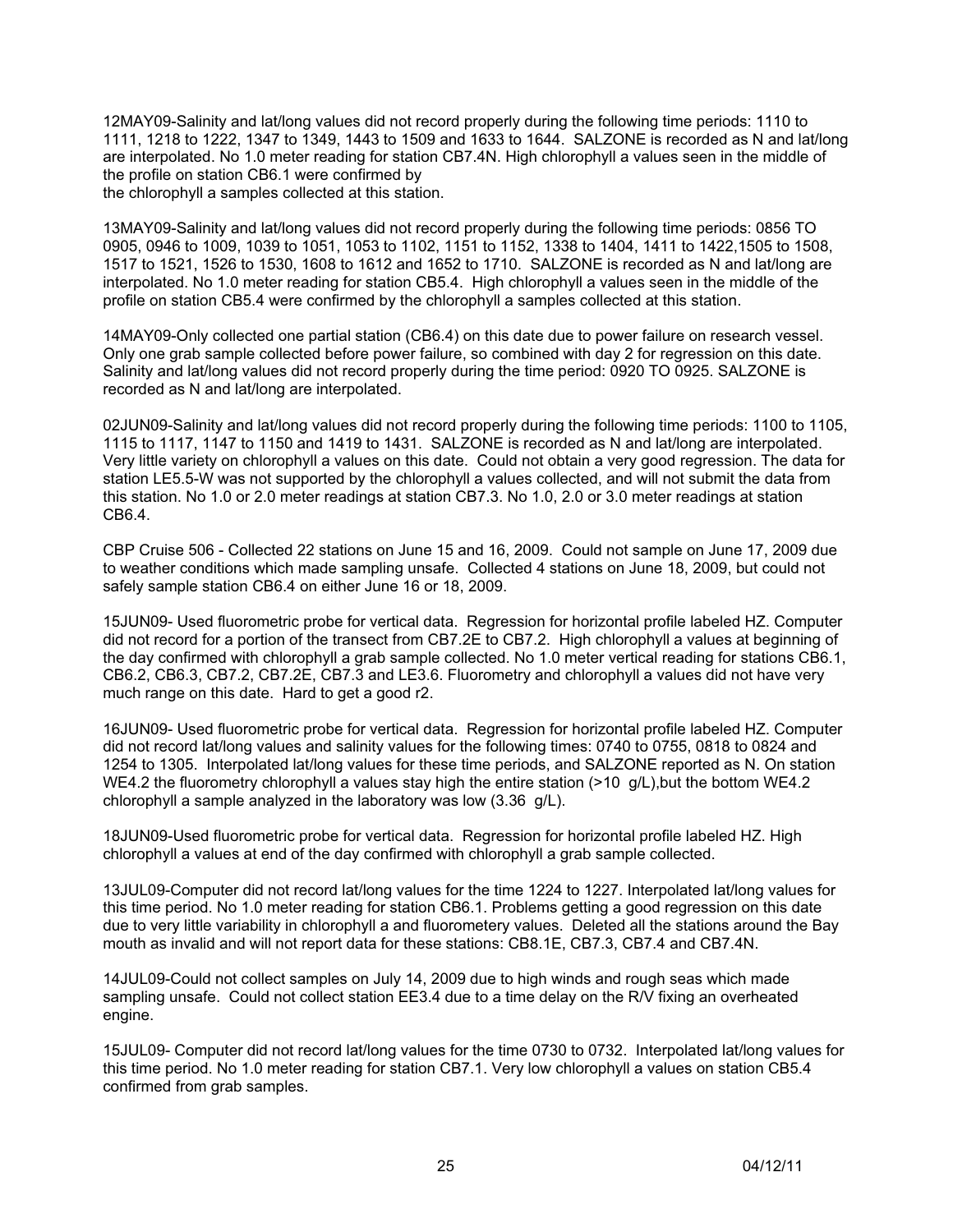16JUL09- For station WE4.1 there appears to be something wrong with the fluorometry probe data, so this station data is not reported.

27JUL09-Hard to get a good regression equation on this date. Had to delete points and combine with day 2 and r2 still only 0.63. After reviewing the data, most of the data agreed with the chlorophyll a grab samples collected.

Station CB8.1 was deleted from the vertical profile as invalid, but all other vertical profile stations from this date were submitted.

28JUL09-No 1.0 meter reading for station CB7.1. Negative values for lower depths on CB5.4 are a result of the regression equation, the chlorophyll a was very low. The chlorophyll a grab samples were 1 ug/L or less, and the DO was 1 mg/L or less.

29JUL09-Hard to get a good regression on this date. After reviewing the data, most of the data agreed with the chlorophyll a grab samples collected.

Station LE5.5-W was deleted from the vertical profile as invalid, but all other vertical profile stations from this date were submitted.

10AUG09-Power was off from 1358 to 1403 and 1429 to 1432.From 1558 to 1617 at end of day SALZONE did not record properly. These values are reported as N.

Did not get a very good r2 on this date, reviewed data carefully to ensure acceptable.

11AUG09-Did not get a very good r2 on this date, reviewed data carefully to ensure acceptable. Data from stations CB5.5, CB5.4W, and CB7.1N was deleted from the regression equation, and after reviewing the vertical profile these stations were deleted because the results did not agree with the chlorophyll a samples collected at these stations.

12AUG09- Turner fluorometer datalogger did not record data on this date. Submit data from Wet Star fluorometer on board R/V Slover. Very good regression on this date.

CBP 511-Weekend prior to this cruise there was heavy rain, high winds and high seas due to Hurricane Bill off of the coast. Week prior to this cruise algal blooms were reported in the lower Chesapeake Bay. None were seen on this cruise, so believe rain and wind from Hurricane Bill caused blooms to dissipate.

24AUG09- Power was off on research vessel from 1358 to 1403 and 1429 to 1432. Fluorometry probe did not work properly on the following stations: LE3.6, LE3.7, CB6.1,CB6.2, CB6.3 and part of station CB8.1 (1 through 6 meters).

No 1 meter value for CB7.3E and CB7.2E. No 2 meter value for CB7.4.

Had a low correlation value for the regression equation on this date. Believe it is because there was not a lot of variety in the chlorophyll a and fluorometry values. Vertical profile data agrees with chlorophyll a values collected at the stations.

25AUG09-Fluorometry probe did not work properly on the first two stations collected on this date:CB5.4W and CB5.5.No 1 meter value for CB5.4, CB6.4 and EE3.5.

26AUG09- the generator on the R/V Slover ceased putting out power to the boat, so only 2 stations collected on this date. The R/V Slover had to go into the yard to repair the generator. Very high chlorophyll a values when leaving the dock in the morning in Yorktown, VA. A chlorophyll a sample was not collected at this time, so there is no collaboration on these high chlorophyll a values.Rescheduled the remaining 4 stations to be collected with the Elizabeth River on September 1, 2009, but high winds and rough seas made sampling unsafe except for station LE5.5-W. Stations WE4.3, WE4.4 and CB7.3 were not collected on this cruise.

01SEP09-Only collected station LE5.5-W on this date. Also collected September Elizabeth River samples on this date, so used ELI2 station to help make a valid regression. No 1 meter value for LE5.5-W, so only 3 points in this regression curve.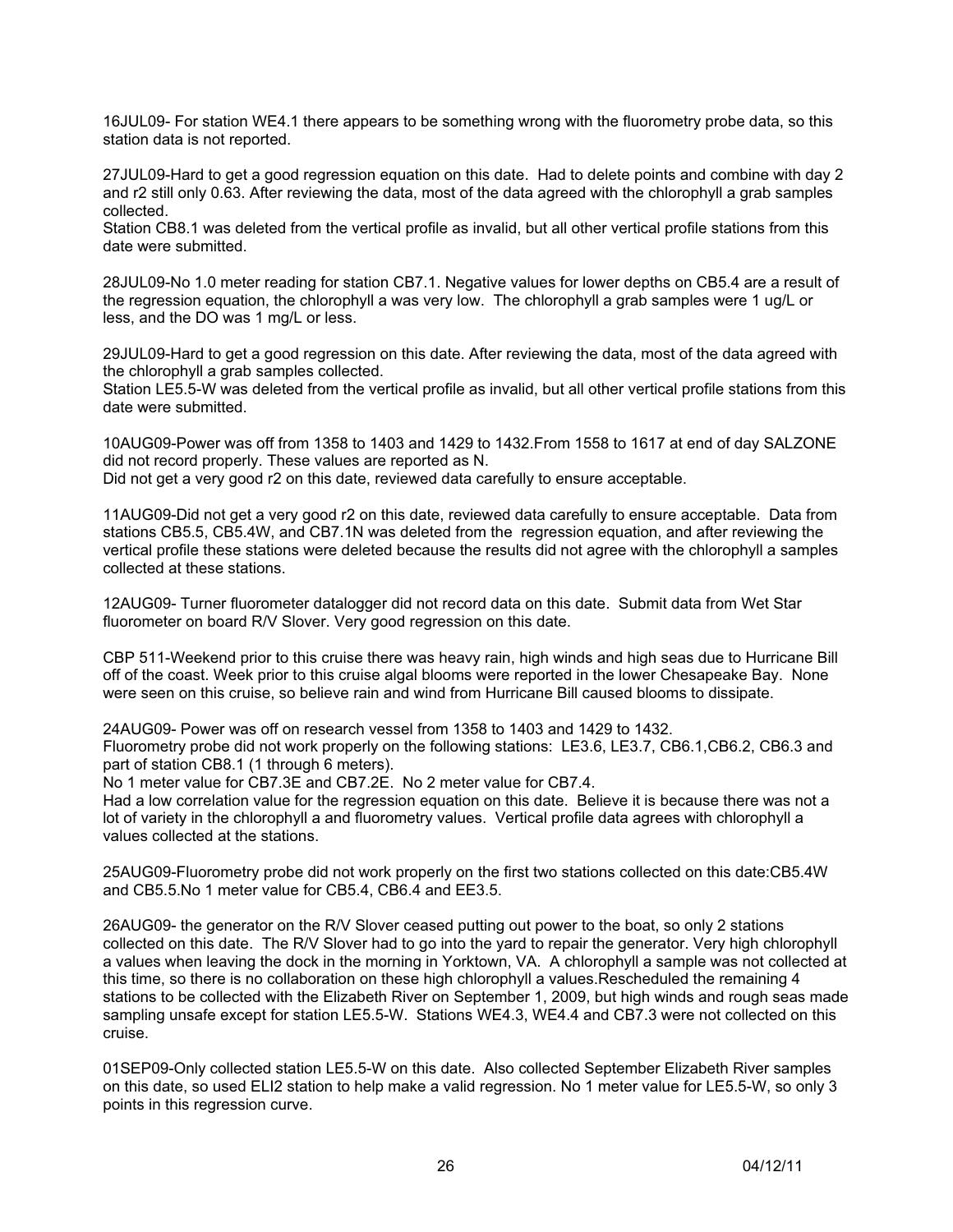14SEP09-Data did not record for 5 minutes when leaving station CB7.2E and went to station CB7.2. Part of this transect is missing from data set.

No 1.0 meter reading for stations CB8.1E and CB6.3. For several of the stations the surface readings are somewhat low compared to the chlorophyll a samples collected., but not enough difference to justify deleting the data.

15SEP09-Regression had a low correlation, but there was not a lot of variety in the chlorophyll a and fluorometry values. After comparing fluorometry values to the chlorophyll a horizontal grab samples and surface samples collected, there was very good agreement with them. Do not believe there is a problem with the data. No 1.0 meter reading for stations CB7.1 and CB7.1N.

## CBP 515

Due to radar problems with the R/V Slover another boat was used for the October 2009 Chesapeake Bay Mainstem cruise. Due to the last minute arrangements, fluorometry was not collected on this cruise.

#### CBP 517

Due to unsafe weather conditions on November 17-18 and 23-24, 2009 only two days were sampled in November. The following stations were not collected: CB7.3E, CB5.4, CB5.4W,CB5.5, CB6.1, LE3.6 and LE3.7. No 1.0 meter reading for station CB6.2.

#### CBP 518

Due to unsafe weather conditions on December 8-11, 14, and 16-14, 2009 only two days were sampled in December. The following stations were not collected: EE3.4, EE3.5, CB5.4, CB5.4W, CB5.5, CB7.1, CB7.1N and CB7.1S.

## Day 1 07DEC09

The salinity did not record properly underway during the following times: 0839 to 0844, 1128 to 1129 and 1638 to 1647. The SALZONE was recorded using the surrounding data. The lat/long had to be interpolated between time period 0839 and 0844, and time period 1128 to 1129.

The horizontal transect between stations WE4.3 and WE4.4 (time 1458 to 1542) and part of the transect from WE4.4 to LE5.5-W (time 1551 to 1606) was not supported by the chlorophyll a samples collected. These times were deleted from the horizontal transect.

No 1.0 meter vertical reading for station CB7.3E. No 1.0 and 2.0 meter readings for station CB8.1.

Very little variety in the fluorometer and chlorophyll a values. Had to delete some values for regression, and only could obtain a low r2 value. Looked at data closely and fluorometry values agreed well with the chlorophyll a samples collected on the stations.

15DEC09 -No 1.0 meter reading for stations LE3.7 and LE3.6. On some stations salinity did not record properly from the Seabird sonde. For all stations on this date used data collected from the YSI 6600 sonde to calculate SALZONE. For depths not collected on YSI 6600 profile, the depths before and after were the same SALZONE, so that SALZONE value was used.

Very little variety in the fluorometer and chlorophyll a values. Had to delete some values for regression, and only could obtain a low r2 value. Looked at data closely and fluorometry values agreed well with the chlorophyll a samples collected on the stations.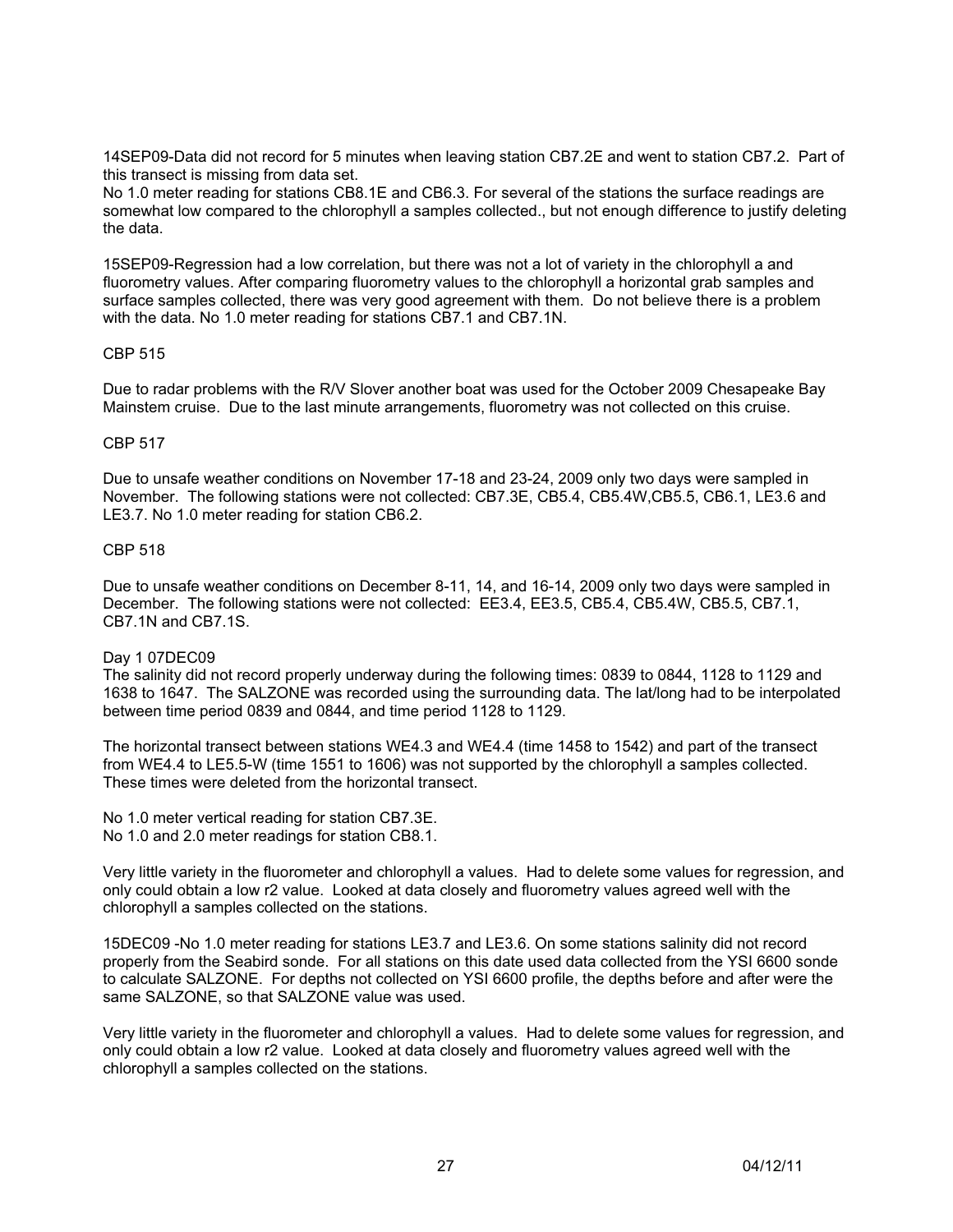CBP 520- Due to sea conditions making it too rough to sample Chesapeake Bay mouth stations on the first day, sampled stations in the North. Could not sample stations CB5.4W or EE3.4 on this cruise due to ice on route to these stations that made passage impossible. Due to weather conditions it took 4 days to complete cruise. Very cold temperatures on this cruise and weeks preceding this cruise.

11JAN10-Used fluorometric probe for vertical data. Regression for horizontal profile labeled HZ. On station EE3.5 water temperature was < 0 C near the surface. Could not obtain a valid regression equation with the grab samples collected on this date. There was very little difference in the chlorophyll a values on this date. Also tried the data from the R/V Slover fluorometer with same result. Used the regression equation from the third day of this cruise.

At the end of the day for transects CB7.1N to CB5.4 and CB5.4 to CB5.5, the fluorometery on the horizontal profile was not supported by the chlorophyll a samples collected. The data from time 1425 to the end of the day was not submitted. The horizontal transect data that is submitted for this date agrees with the chlorophyll a surface and grab samples collected.

Veritical profiles-No 1.0 meter value for stations EE3.5, CB7.1, CB7.1N, CB7.1S, CB7.2E, CB7.3E and CB5.5. No 1.0, 2.0 or 3.0 meter values for station CB7.2.

12JAN10-Used fluorometric probe for vertical data. Regression for horizontal profile labeled HZ. No 1.0 meter value for stations WE4.1. WE4.3 and WE4.4.

13JAN10- Used fluorometric probe for vertical data. Regression for horizontal profile labeled HZ. Station LE5.5-W problem with fluorometer probe in the field, do not report data for this station. No 1.0 meter value for stations CB6.1 and CB6.4. There was very little variety on the chlorophyll a values, so could not obtain a valid regression equation. Combined with day 4 values to obtain a valid regression.

14JAN10- Used fluorometric probe for vertical data. Regression for horizontal profile labeled HZ. Salinity did not record properly at the beginning of the day for time 0839 to 0918. LAT/LONG did not record for one minute at 0922. LAT/LONG were interpolated for these two records. Station CB8.1 problem with fluorometer probe in the field, do not report data for this station.

CBP 522- Due to sea conditions making it too rough to sample the Chesapeake Bay, we were only able to sample on one day. Tried to complete cruise for three weeks. Could not sample stations CB5.4,CB5.5, CB5.4W, CB6.1, CB6.2, CB6.3, CB7.1, CB7.1N, CB7.1S, CB7.2, CB7.2E, EE3.4, EE3.5, LE3.5 and LE3.7 due to weather conditions. Very cold temperatures on this cruise and weeks preceding this cruise. Large amounts of precipitation and snow prior to this cruise.

09FEB10-Used fluorometric probe for vertical data. Regression for horizontal profile labeled HZ. No 1.0 meter value for stations CB6.4 and WE4.2 No 1.0 and 2.0 meter values for stations CB7.3 and CB7.3E

CBP 525- Due to sea conditions making it too rough to sample Chesapeake Bay mouth stations on the first day, sampled stations in the North.

17MAR10- Used fluorometric probe for vertical data. Regression for horizontal profile labeled HZ. No 1.0 meter value for stations EE3.4, EE3.5, CB5.4W, CB5.5, CB7.1, CB7.1N and CB7.1S.

18MAR10-Used fluorometric probe for vertical data. Regression for horizontal profile labeled HZ.No 1.0 meter value for stations CB6.1, CB6.2, CB6.3, CB7.2E, CB7.3E, WE4.1 and WE4.2. No 1.0 and 2.0 meter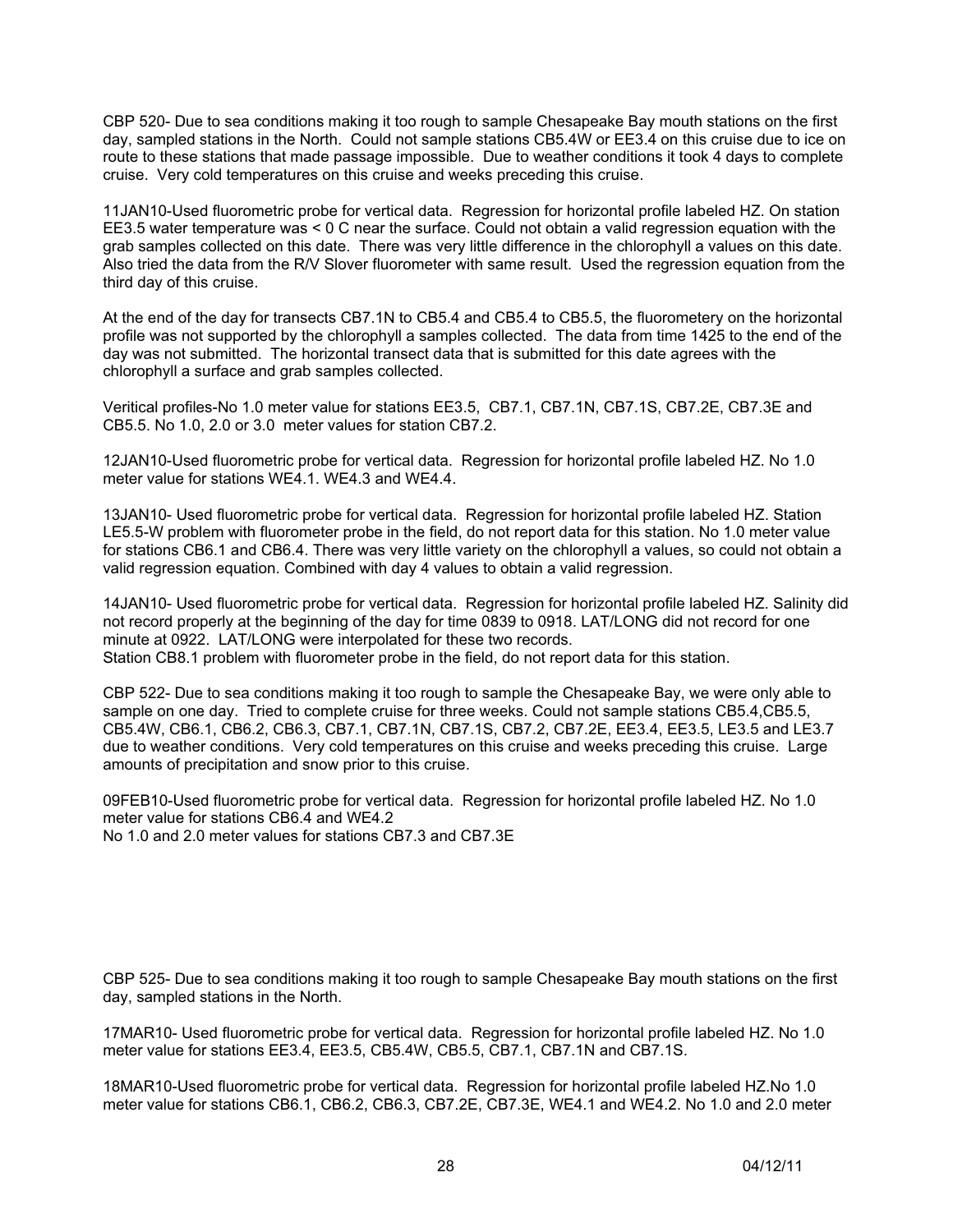values for station CB7.2. No 1.0, 2.0 and 3.0 meter values for station CB6.4. Station LE3.7 problem with fluorometer probe in the field, do not report data for this station.

19MAR10-Used fluorometric probe for vertical data. Regression for horizontal profile labeled HZ. Very little variety in the chlorophyll a grab samples and fluorometry values on this date. Combined with day 2 to obtain a valid regression. Station WE4.4 problem with fluorometer probe in the field, do not report data for this station. No 1.0 meter value for stations CB7.4N, CB8.1, CB8.1E, LE5.5-W and WE4.3.

12APR10-Used fluorometric probe for vertical data. Regression for horizontal profile labeled HZ. Used data from hand written field sheets for some of the SALZONE calculations. Had trouble with the regression on this date. Evaluated data carefully to ensure it looks representative of the chlorophyll content in the water column compared to the chlorophyll a samples collected.

No 1.0 meter value for stations CB7.3E, CB8.1E, WE4.2 and WE4.3. No 1.0, 2.0 or 3.0 meter values for station CB6.4. No 1.0 and 2.0 meter values for station CB7.4N. Had to omit the bottom samples from this station for the regression curve to obtain a good r2. WE4.1and WE4.4 fluorometry probe did not record data properly. These stations were deleted from the database.

15APR10- Used fluorometric probe for vertical data. Regression for horizontal profile labeled HZ. No 1.0 meter value for stations CB5.4W, CB6.1, EE3.4 and EE3.5. No 1.0 and 2.0 meter values for stations CB5.4. CB7.1 and LE3.7.

16APR10-Used fluorometric probe for vertical data. Regression for horizontal profile labeled HZ. No 1.0 meter value for stations CB8.1, CB6.3 and CB7.3.

CBP 528- Only 2 days and 12 stations collected on this cruise. Due to weather could not sample on May 10, 12, 13, 17, 18 and 19, 2010. Due to engine problems with the research vessel could not sample on May 24 and 25, 2010. The following stations were not collected: EE3.4, EE3.5,CB5.4W, CB5.4, CB5.5, CB6.1, CB6.2, CB6.3, CB7.1, CB7.1N, CB7.1S, CB7.2, CB7.2E,LE3.6 and LE3.7.

11MAY10- Used fluorometric probe for vertical data. Regression for horizontal profile labeled HZ. Salinity did not record properly for first 13 minutes of the underway profile (time 0723 to 0736). No 1.0 meter reading for station CB7.3. No 1.0 and 2.0 meter readings for station CB8.1E. The fluorometric probe did not record properly on stations WE4.4 and LE5.5-W. This data was not submitted.

14MAY10-Used fluorometric probe for vertical data. Regression for horizontal profile labeled HZ. No 1.0 meter reading for stations WE4.1, WE4.2 and WE4.3.

02JUN10- Used fluorometric probe for vertical data. Regression for horizontal profile labeled HZ. No 1.0 meter value for stations CB6.1, CB6.2 and CB7.2E. Station LE3.7 the probe was not functioning properly. This station was not submitted.

03JUN10- Used fluorometric probe for vertical data. Regression for horizontal profile labeled HZ. For horizontal grab samples collected on this date, there was no variety in the chlorophyll a values. Chlorophyll a ranged from 7.21 ug/L to 8.01 ug/L. Combined with day 3 to obtain a valid regression curve. No 1.0 meter value for station CB7.1.

04JUN10- Used fluorometric probe for vertical data. Regression for horizontal profile labeled HZ. No 1.0 meter value for station WE4.4.

CBP 531- On June 22, 2010 on route to first station, engine room had a fire. Repairs done the week before had left paint on exhaust which caught on fire. Returned to dock for assessment of damage and repairs. Crew was able to fix problem and were back underway at 0930. On June 24, 2010 on route to last station, research vessel hit a submerged object which seemed to damage one propeller. Returned to dock on one engine. Did not collect station LE5.5-W.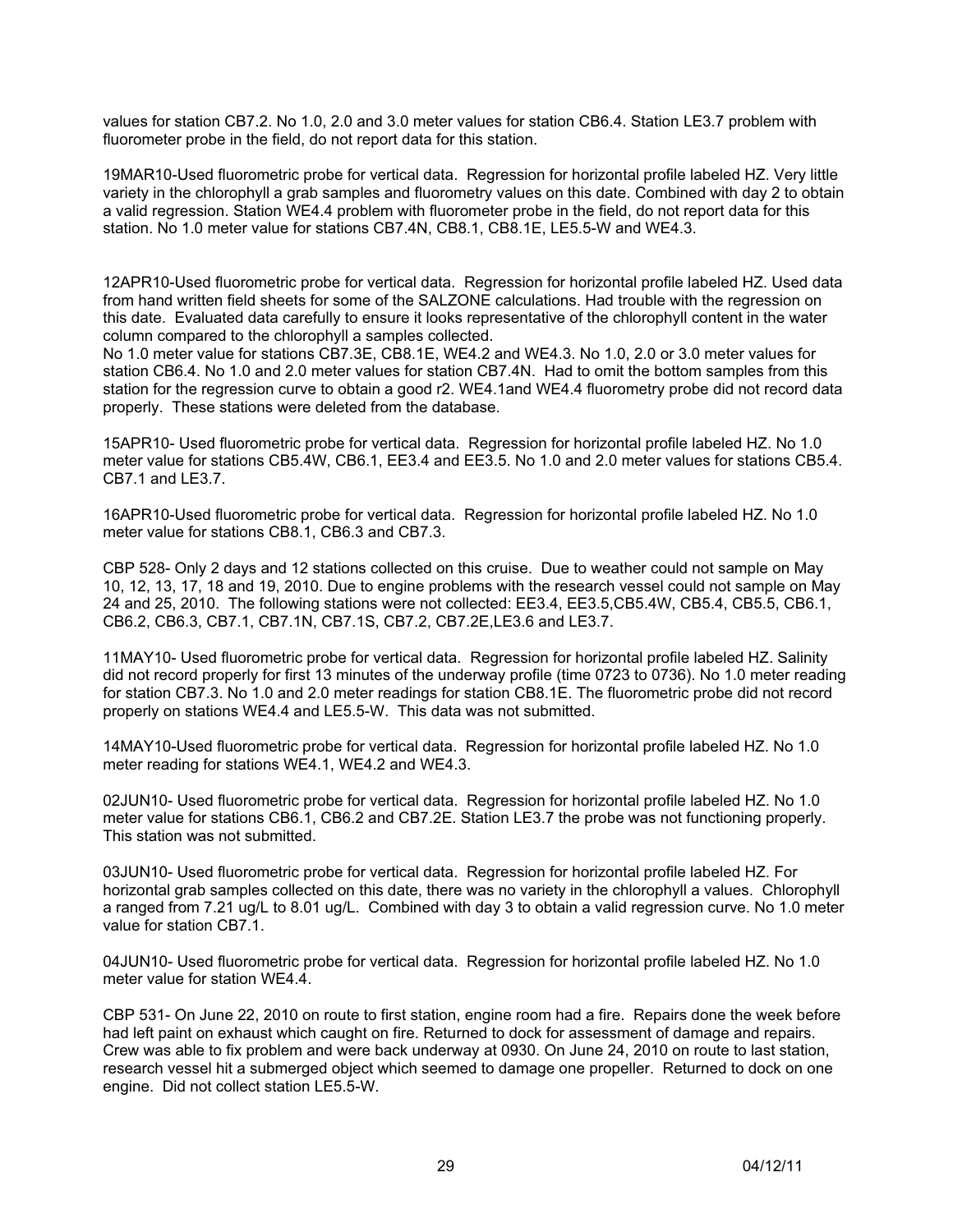22JUN10- Used fluorometric probe for vertical data. Regression for horizontal profile labeled HZ. GPS did not record properly for the times 1230 to 1234 and 1302 to 1321. Lat/Long values were interpolated for this time period. No 1.0 meter value for stations CB6.2 and CB7.4N. No 1.0 and 2.0 meter values for CB7.2E. Negative values at bottom of station CB7.2 are due to very low chlorophyll a at bottom.

23JUN10-Used fluorometric probe for vertical data. Regression for horizontal profile labeled HZ. No 1.0 meter value for station CB7.1S.

24JUN10- Used fluorometric probe for vertical data. Regression for horizontal profile labeled HZ. No 1.0 meter value for station WE4.2.

12JUL10 -High chlorophyll a values are where possible algal blooms were noted. The low chlorophyll a values at the Chesapeake Bay mouth are confirmed by chlorophyll a samples collected. No 1.0 meter value for station CB6.1.

13JUL10-No depths 12 and 13 meters for station CB7.1S. 13 meters was where the bottom sample wascollected.

14JUL10- Used fluorometric probe for vertical data. Regression for horizontal profile labeled HZ. Did not collect station CB7.3 due to rough seas on 3rd day of cruise.

CBP 534- Saw several areas where it appeared to be algal blooms in the Bay. When speaking with Dr. Marshall's phytoplankton laboratory at ODU the bloom samples were mainly composed of monospecific Cochlodinium polykrikoides, the same as reported this time of year for the last several years.

02AUG10- For the time periods 0851 to 0854, 0926 to 0930 and 0934 to 0945; the underway GPS and salinity did not record. The LAT/LONG for these time periods were interpolated. The SALZONE is reported as N. High values seen on horizontal profile were due to algal blooms. Due to algal blooms there was one extremely high surface chlorophyll a value, and some values that were higher than most. This skewed the regression curve so that low fluorometry values converted to negative chlorophyll a values. A second curve excluding the high values from the regression was made, and the data was compared to the depths where chlorophyll a samples were collected and analyzed. The regression curve with the high chlorophyll a values was used for the entire EE3.5 station and for CB7.1S for 1 through 9 meters. This regression curve will be labeled A. The regression curve without the high chlorophyll a values was used for the rest of the data on this date. On station EE3.4, it appears the fluorometer probe was not collecting data properly. This station is not submitted as part of the data set.

03AUG10- No 1.0 meter value for station WE4.1. Slightly negative values for chlorophyll a on station CB5.4 at deeper depths. The dissolved oxygen was very low for these depths. For station LE3.6, the surface fluorometry chlorophyll a value is much lower then the grab sample (Grab = 31.86 ug/l vs. Fl = 13.58 ug/L). This may be due to the patchiness of algal blooms of where the probe read versus where the grab is taken.

04AUG10-No 1.0 meter value for station WE4.4.

## CBP 535

Due to boat maintenance issues, could not collect samples on August 23-25, 2010. Could not sample on August 27, 2010 due to weather conditions which made sampling unsafe.

26AUG10- On August 26, 2010 went up to the Northern part of the Virginia Chesapeake Bay to ensure sampling of the deep channel stations within the 4 day window, and to be within the sampling period of Maryland's second August cruise. Due to travel time and a forecast of bad weather on August 27 so the boat had to come back to Norfolk to dock, could not sample stations CB5.4W and EE3.4. Completed remainder of stations on August 30 and 31, 2010. No 1.0 meter value for stations EE3.5, CB7.1 and CB7.1N.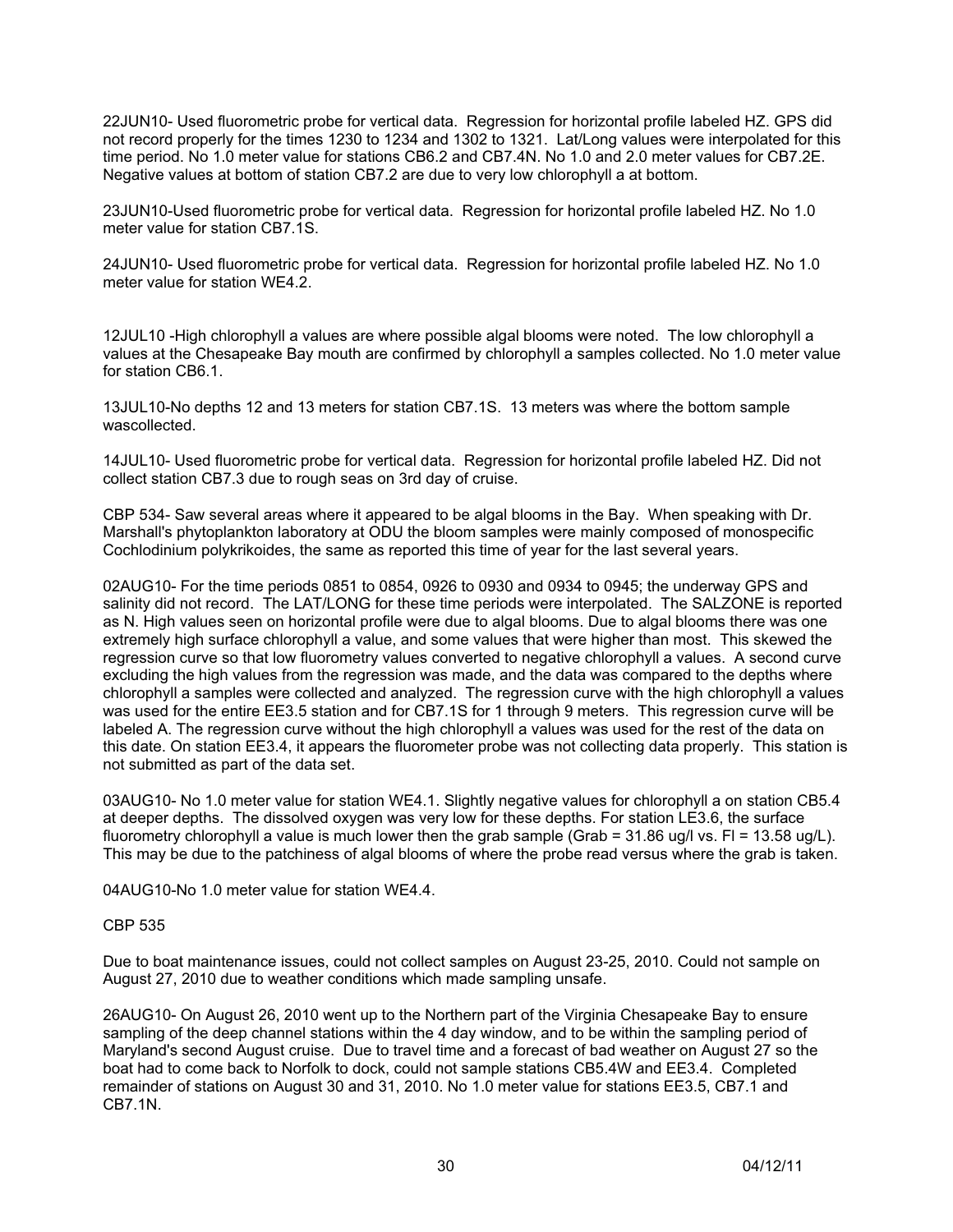30AUG10-No 1.0 meter value for stations LE3.7, CB6.1, CB6.3, CB7.3, CB7.4N and CB7.2E.

31AUG10-No 1.0 meter value for stations WE4.1 and WE4.3. Regression for curve on this data had a lower r2 value due to very few samples and not a lot of variety in the chlorophyll a and fluorometry values.

# CBP 537

Hurricane Igor passed off the coast September 19 and 20, 2010. Due to sea conditions making it too rough to sample Chesapeake Bay mouth stations on the first day, sampled stations in the North. On the second day of the cruise, September 22, 2010, collected station LE3.7 and LE3.6 than returned to port in Deltaville, VA around 0830 to wait for wind and sea conditions to calm down enough to continue sampling. Around 1300 continued with collection of samples.

21SEP10- Fluorometer did not record during time 0850 to 0853. No 1.0 meter value for stations EE3.5, CB5.4 and CB5.5.

22SEP10-No fluorometry for time 0830 to 1307, waiting in port for seas and winds to die down to be able to continue sampling. No 1.0 meter value for stations CB6.1 and WE4.1.

23SEP10-No 1.0 meter value for station CB8.1.

18OCT10- On first station CB8.1, R/V Slover experienced electrical problems. Were on station approximately an hour while boat crew fixed the problem. No 1.0 meter reading for stations CB6.2, CB7.3 and CB7.3E. Could not collect station CB8.1E due to Naval ship on station.

19OCT10 On the second day of the cruise, October 19, 2010, collected station CB5.4W than returned to port in Reedville, VA around 0930 to wait for wind and sea conditions to calm down enough to continue sampling. Around 1200 continued with collection of samples. Computer which records salinity and lat/long did not record properly for the time 0904 to 0907. The lat/long was interpolated and the salinity was recorded as a N for this time period. No 1.0 meter reading for CB5.5.

CBP Cruise 541-Did not sample on November 15, 2010 due to a problem with the winch on the R/V Slover which needed to be repaired. Sampled 16 stations on November 16 and 18, 2010. Could not sample on November 17 and 19, 2010 due to rough seas and high winds which made sampling unsafe. Rescheduled for December 1-3, 2010 which was the next time the R/V Slover was available. Could not sample on December 1, 2010 due to a storm front which moved in with gale force winds. Sampled 7 stations on December 2, 2010. On December 3, 2010 another front moved in with high winds and rough seas. As R/V Slover was heading to the first station, CB7.1N, Captain determined it was unsafe to sample. Headed back into Norfolk. Due to weather did not collect the following stations: CB5.4, CB5.4W, CB5.5 and CB7.1N.

16NOV10- There is no 1 meter reading for station CB7.4N. There are no readings for 1 through 4 meters for station CB7.3. Did not submit data from station CB7.2E. The fluorometry values were not supported by the chlorophyll a samples collected at this station. There was a low r2 value for this regression (r2=0.49). This is because there was very little variety in the FL probe and chlorophyll a grab sample values collected. The data was carefully reviewed, and the data submitted appears to be valid.

18NOV10-There is no 1 meter reading for stations WE4.1, WE4.2 and WE4.3.

02DEC10-There was a low r2 value for this regression (r2=0.67). Believe this is because there was very little variety in the FL probe and chlorophyll a grab sample values collected, because the fluorometry probe values submitted corresponded well with the chlorophyll a grab samples collected in the field. There are no readings for 1 through 2 meters for station LE3.7. There is no 1 meter reading for station CB6.1. Data from station EE3.4 was not submitted, because the calculated fluorometry values did not agree with the chlorophyll a samples collected for this station.